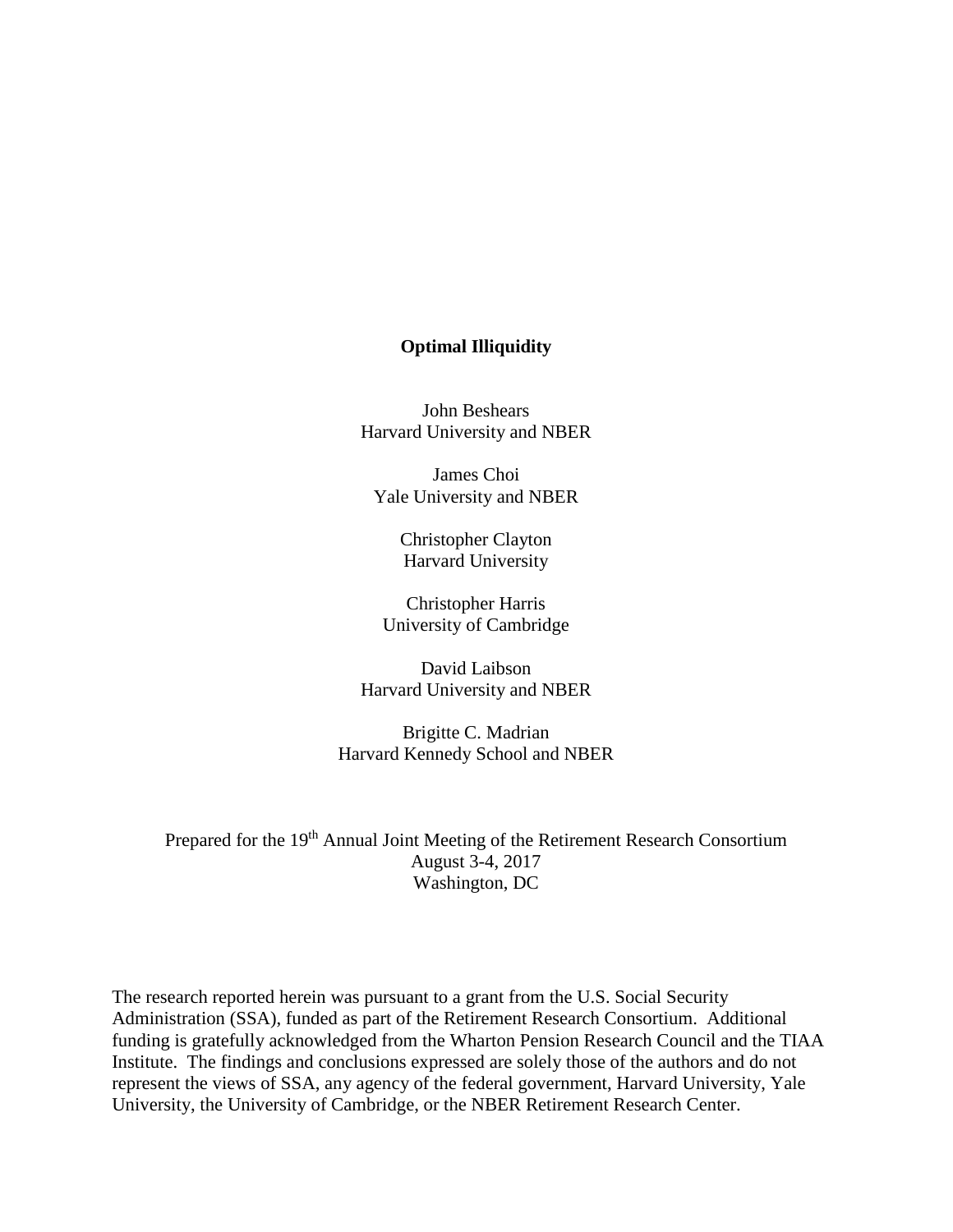### **Abstract**

We calculate the socially optimal level of illiquidity in a stylized retirement savings system. We solve the planner's problem in an economy in which time-inconsistent households face a tradeoff between commitment and flexibility (Amador, Werning and Angeletos, 2006). We assume that the planner can set up multiple accounts for households: a perfectly liquid account and/or partially illiquid retirement savings accounts with early withdrawal penalties. Revenue from penalties is collected by the government and redistributed through the tax system. We solve for the socially optimal values of these penalties, and the socially optimal allocations to these accounts. When agents have heterogeneous present-biased preferences, the socially optimal system has three accounts: (i) a liquid account; (ii) an account with an early withdrawal penalty of  $\approx 100$  percent, and (iii) an account with an early withdrawal penalty of  $\approx 10$  percent. With heterogeneous preferences, the socially optimal retirement savings system in our stylized model looks surprisingly like the existing U.S. system: (i) a liquid account; (ii) an illiquid Social Security account (and defined benefit pensions); and (iii) a 401(k)/IRA account with a 10 percent penalty. The socially optimal allocations to these accounts and the predicted equilibrium flows of early withdrawals – "leakage" – also match the U.S. system.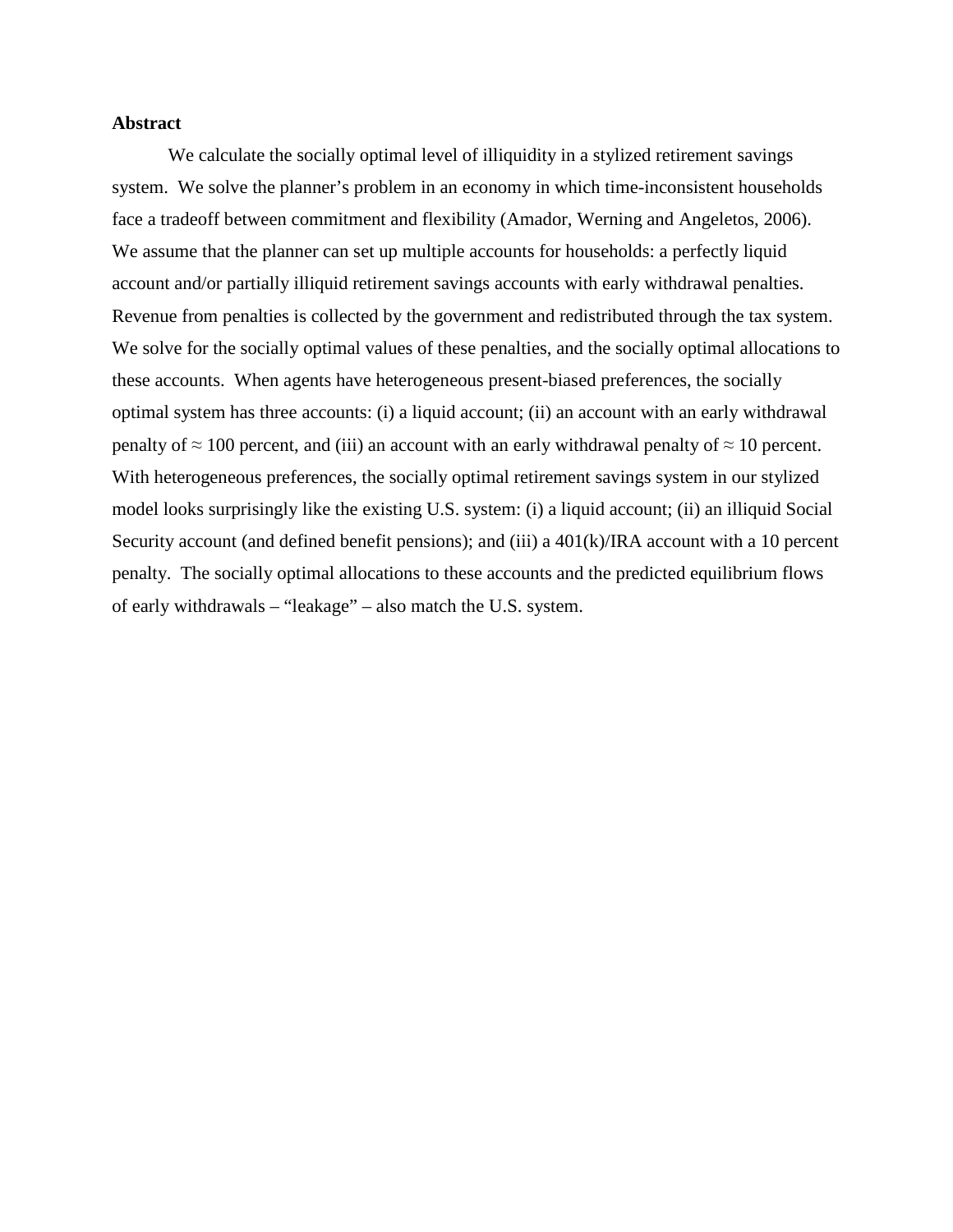### 1 Introduction

How much liquidity should be built into a socially optimal savings system? On one hand, flexibility allows households to consume in ways that reflect their idiosyncratic preferences — i.e., households can respond to taste shocks and taste shifters. However, liquidity allows households with self-control problems (and other types of biases or errors) to over-consume.

If illiquidity is optimal, how should it be implemented? Possible forms of illiquidity include a perfectly illiquid retirement claim (like a typical defined benefit pension or Social Security) or a partially illiquid account (like an IRA or  $401(k)$  plan). In theory, an optimal system might combine different types of illiquid accounts.

In the domain of practical policies, there is a partial consensus on these questions. Almost all developed countries have some form of compulsory savings that is *completely* illiquid (e.g., Social Security in the US).

But that's where agreement ends. For example, in most developed countries defined contribution (DC) savings accounts are usually completely illiquid before age 55 (Beshears et al 2015). By contrast, in the US, certain types of withdrawals from DC accounts are allowed without penalty, and, for IRAs, withdrawals may be made for any reason if a  $10\%$  penalty is paid. Liquidity allows significant pre-retirement "leakage": for every \$1 contributed to the accounts of US savers under age 55, \$0.40 simultaneously flows out of the  $401(k)/\text{IRA}$ system, not counting loans (Argento, Bryant, and Sabelhaus 2014). Until now, no normative model has been used to determine whether such leakage is good or bad from the perspective of overall social welfare. Nevertheless, most media coverage bemoans leakage.

Our paper evaluates the optimality of an  $N$ -account retirement savings system with a combination of liquid, partially illiquid, and/or fully illiquid accounts. Within this framework, we focus on two special cases: systems with two accounts and systems with three accounts. In all of our analysis we will assume that the first account is fully liquid, so our two-account system has a fully liquid account and a partially (or fully) illiquid account. Likewise, our three-account system has a fully liquid account and two partially illiquid accounts (one of which might be fully illiquid). We show that the three-account system is a good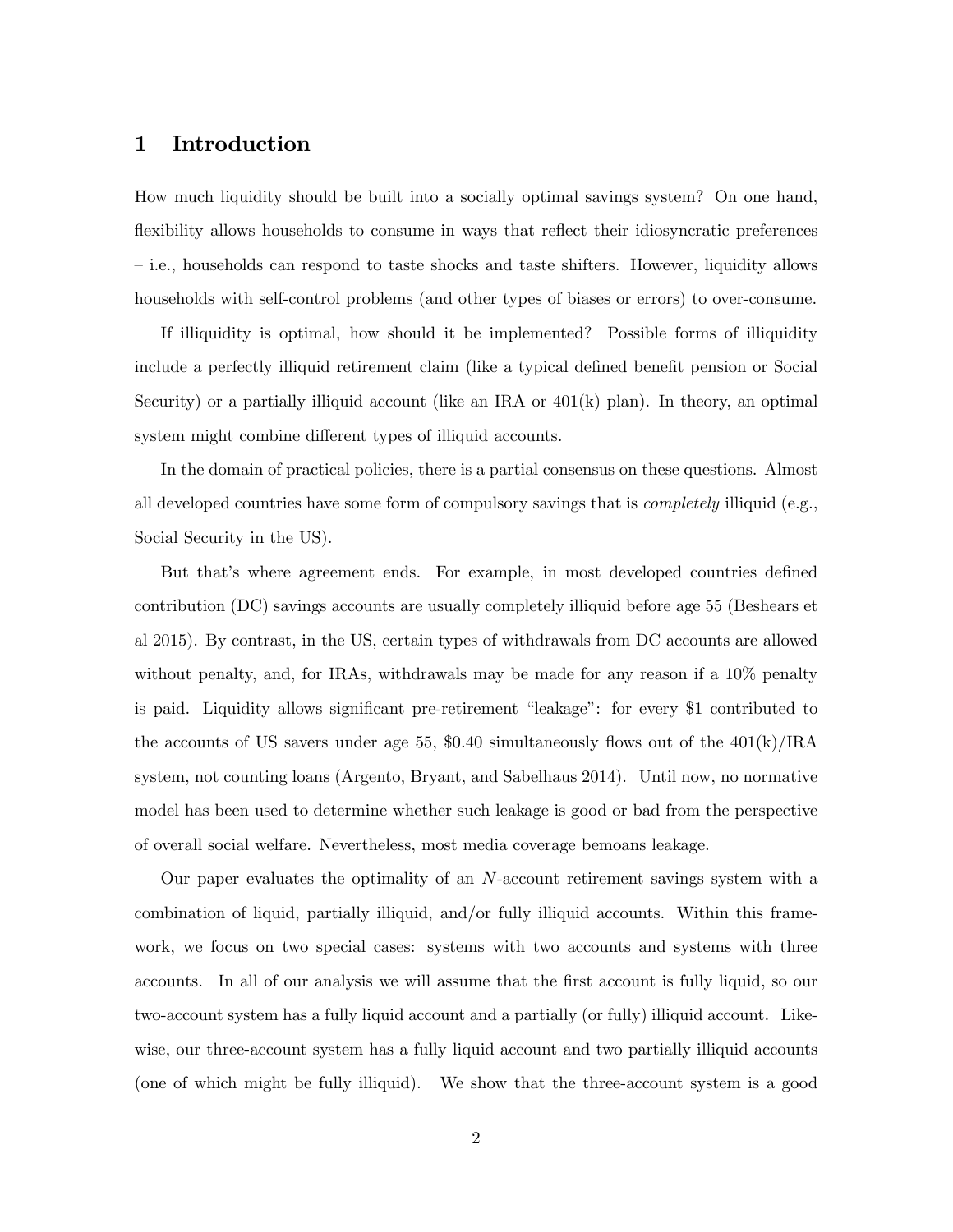approximation (with respect to expected welfare) for a completely general mechanism design solution.

We study preferences that include both normatively legitimate taste shifters and normatively undesirable self-control problems. The self-control problems are modeled as the consequence of present bias (Phelps and Pollak 1968, Laibson 1997): i.e., a discount function with weights  $\{1, \beta\delta^2, \dots, \beta\delta^t\}$ , where the degree of present bias is  $1 - \beta$ . Our model is an aggregate version (with interpersonal transfers) of the flexibility/commitment framework of Angeletos, Werning, and Amador (2006; hereafter refered to as AWA).

We divide our analysis into the cases of homogeneous present bias and heterogeneous present bias. In the homogeneous case, we assume that all agents have the same degree of present bias – in other words, the same value of  $\beta$ . Under homogeneous  $\beta$ , our model implies that partially illiquid accounts with penalties  $\pi \simeq 1 - \beta$  play an economically significant role in improving social welfare.

We then relax the homogeneity assumption, and assume that agents have *heterogeneous* present-bias. In this heterogeneous-preference case, we find that fully illiquid accounts play an important role in improving welfare, whereas partially illiquid accounts matter relatively little. We show that the socially optimal degree of illiquidity mostly caters to the households with the lowest  $\beta$  values. Completely illiquid retirement savings generates large welfare gains for these low- $\beta$  agents and these welfare gains swamp the welfare losses of the high- $\beta$  agents (who are made slightly worse off by shifting some of their wealth from perfectly liquid accounts to perfectly illiquid accounts).

To the extent that there is a role for partially illiquid accounts in the heterogeneous- $\beta$ economy, we find that they should have low early withdrawal penalties — approximately 10%. This implies that the partially illiquid accounts look much like a typical 401(k) account. Moreover, these partially illiquid accounts display a high level of leakage in equilibrium. In other words, early withdrawals (i.e., pre-retirement withdrawals) are common from this partially illiquid account. This leakage is a two-edged sword: it results in part from legitimate taste shocks and in part from self-control problems (i.e., low  $\beta$ ). The costs of the partially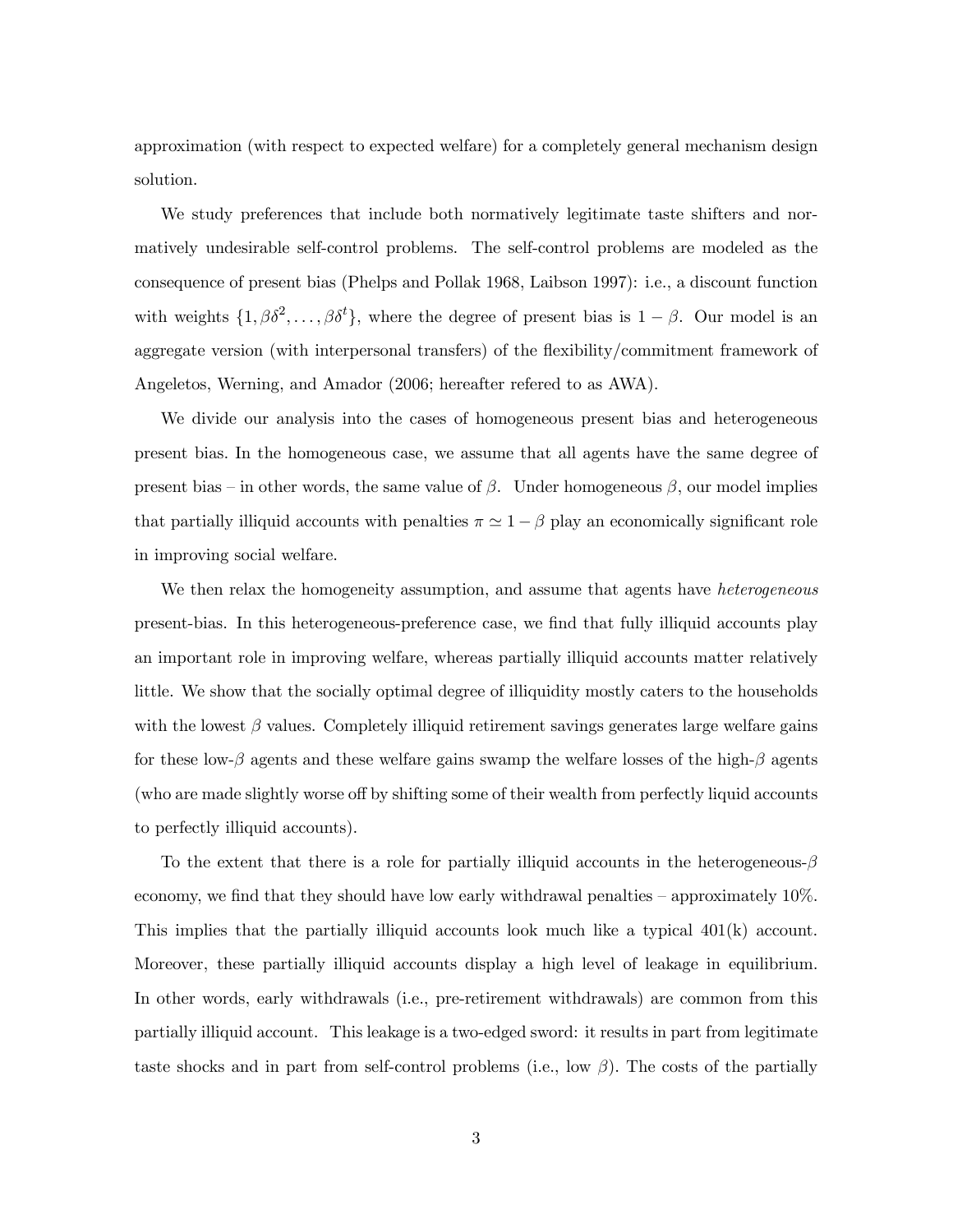illiquid account to low  $\beta$  types (who end up paying most of the early withdrawal penalties) and benefits to high  $\beta$  types (who are net recipients of these penalties) are nearly off-setting, although the net effect for all of society is slightly positive.

Section 2 describes the planner's problem — i.e., account allocations and early withdrawal penalties that maximize social welfare subject to information asymmetries between the planner and the households. Section 3 analyzes the solution to the planner's problem in the case of autarky (inter-household transfers are not permitted) and present bias that is homogeneous. Section 4 analyzes the solution to the planner's problem when inter-household transfers are admitted and present bias is homogeneous. Section 5 analyzes the solution to the planner's problem in the case of inter-household transfers and heterogeneous present-bias. This is the most realistic benchmark that we study. We also show that our optimized retirement savings system is characterized by very high rates of leakage from the partially illiquid retirement savings account, suggesting that the US system, which exhibits high leakage in practice, is not necessarily suboptimal (though it is 'second-best' because of information assymetries). In section 6, we conclude and discuss the limitations of our existing analysis and our goals for future work.

### 2 Model

We study a two-period model of consumption for a continuum of households with unit mass. Households are indexed by taste shocks  $(\theta)$  and present bias  $(\beta)$ . In period one, a household consumes  $c_1(\theta, \beta)$ . In period two, a household consumes  $c_2(\theta, \beta)$ . For example, think of period 1 as working life and period 2 as retirement. When the values of  $\theta$  and  $\beta$  are implicit, we will simply refer to  $c_1$  and  $c_2$ .

In this model, we give households access to  $N$  savings accounts with initial balances  ${x_n}_{n=1}^N$ , early withdrawal penalties  ${\{\pi_n\}}_{n=1}^N$ , and allow households to withdraw from these accounts in whatever order they choose — in equilibrium they will choose to withdraw from the low-penalty accounts first. This  $N$ -account model is a special case of the fully general mechanism design problem, which is discussed in Appendix A and quantitatively analyzed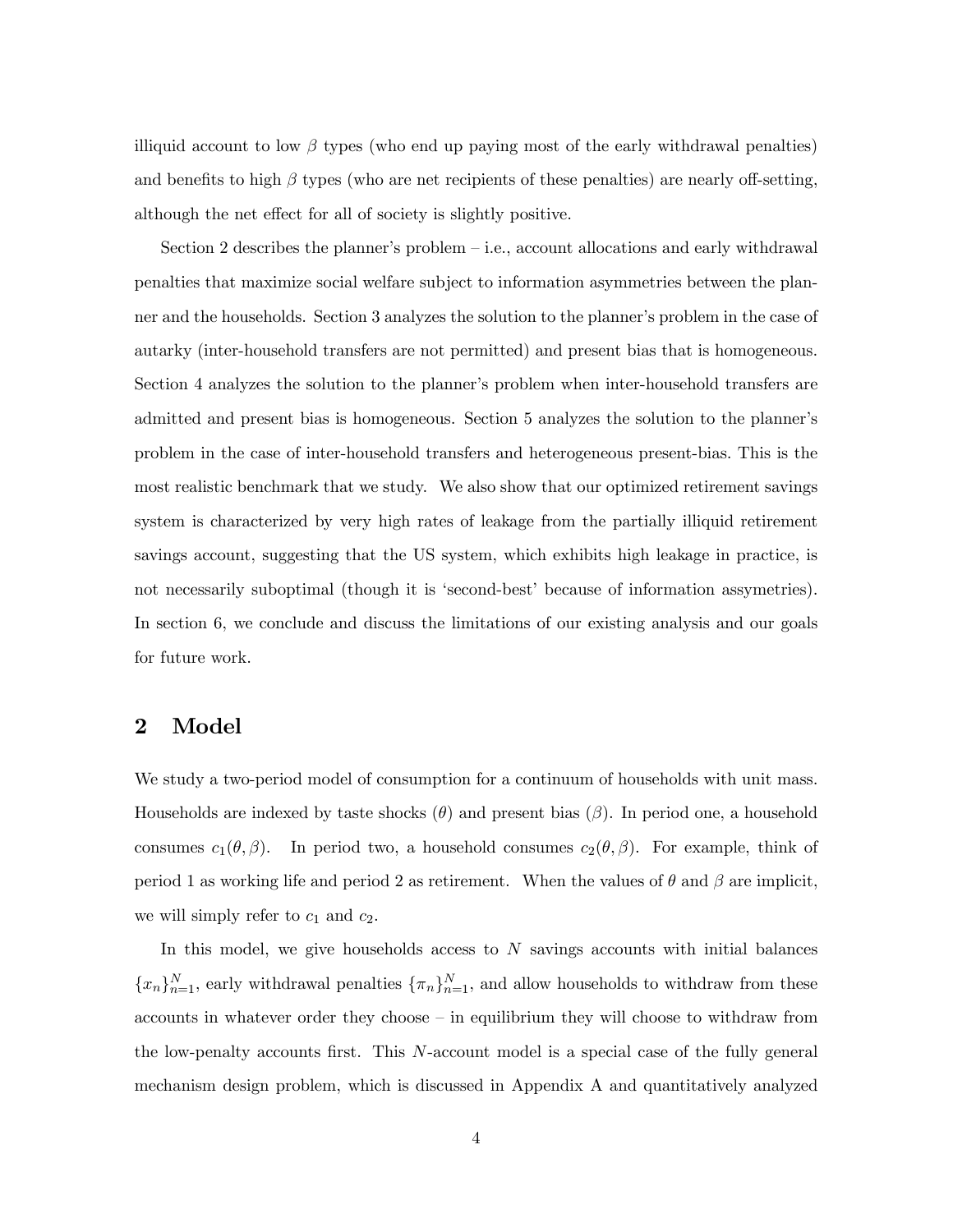in subsection 4.1, where we show that the welfare that arises from the  $N$ -account framework (with  $N = 3$ ) is close to the welfare for the completely general mechanism. We choose to focus on the  $N$ -account framework because of its similarity to the actual retirement savings systems that are currently in use around the world.

### 2.1 Preferences of the social planner

The social planner has the following preferences over consumption in periods 1 and 2:

$$
\theta u(c)+\delta v(c)
$$

where  $\theta$  is a taste shifter<sup>1</sup>,  $\delta$  is a discount factor, and  $u$  and  $v$  are both strictly increasing and strictly concave functions. We assume that  $u'$  and  $v'$  converge to  $\infty$  as their respective arguments fall to zero. Following AWA and Beshears et al  $(2015)$ , we assume that  $\theta$  has bounded support with closure  $[\underline{\theta}, \overline{\theta}]$ , where  $0 < \underline{\theta}$ .

#### 2.2 Preferences of households

We now describe the preferences of the *households* in this economy. Self 1 has the same preferences as the social planner, but Self 1 also has present bias:

$$
\theta u(c) + \beta \delta v(c)
$$

where

$$
0 < \beta \leq 1.
$$

Bounding  $\beta$  at 1 is without loss of generality.

<sup>&</sup>lt;sup>1</sup>See Atkeson and Lucas (1992). There are also other ways of modeling taste shifters. For example, one could assume that the utility function is  $u(c-\vartheta)$ , where  $\vartheta$  is an additive taste shifter inside the utility function. Analyzing this case is beyond the scope of the current paper, but is part of our ongoing work.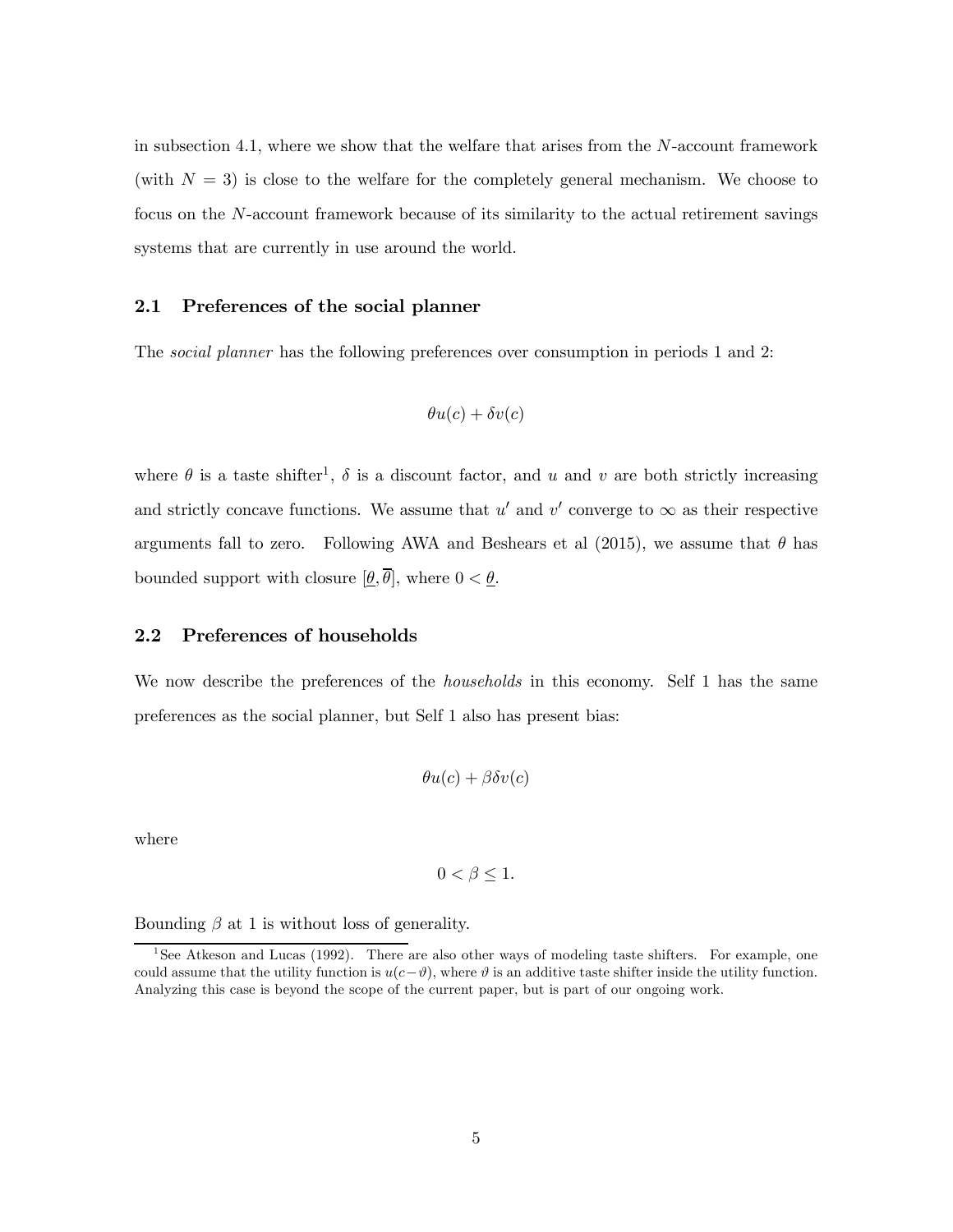#### 2.3 Information structure.

We assume that households are naive in the sense that they don't anticipate their own present bias and hence won't use commitment strategies.

We assume that taste shifters,  $\theta$ , and present bias,  $\beta$ , are private information of each household in the economy. The social planner knows the aggregate distributions of these (independent) parameters. We assume that the distribution function on  $\theta$  is  $F(\theta)$  and the distribution function on  $\beta$  is  $G(\beta)$ . We will make assumptions on these distribution functions in the theorems that follow.

### 2.4 Timing.

**Time 0:** The planner sets up N accounts with interest rate R, where N is a constraint that we discuss in the next section. Each of the  $N$  accounts is characterized by two variables: an initial allocation  $x_n$  and a linear withdrawal penalty  $\pi_n$ , which applies only to withdrawals in period 1. Because it only applies in period one,  $\pi_n$  is an early withdrawal penalty. Specifically, if a consumer withdraws money from an account in period 1 with withdrawal penalty  $\pi_n$ , then the consumer receives  $(1 - \pi_n)$  dollars at the margin.<sup>2</sup> Without loss of generality, we assume that there are no withdrawal penalties in period 2. From the planner's perspective, the choice variables are the allocations to the N accounts,  ${x_n}_{n=1}^N$ , and the early (i.e., period-1) withdrawal penalties on those accounts,  $\{\pi_n\}_{n=1}^N$ .

In this framework, a completely liquid account has  $\pi_n = 0$ , a partially liquid account has an early withdrawal penalty such that  $0 < \pi_n < 1$ , and a completely illiquid account has an early withdrawal penalty  $\pi_n - 1$ .

The planner must satisfy intertemporal, economy-wide budget balance (under the assumption that the gross interest rate is one). We state the budget constraint in two equivalent ways. First, the integral of equilibrium consumption over states, must equal the overall resources in the economy, which are normalized to one. Our framework assumes a continuum population of consumers (with measure one), so that integrating over taste-shock states is

<sup>&</sup>lt;sup>2</sup>The framework admits *negative* penalties for period 1 consumption (i.e., subsidies for period 1 consumption).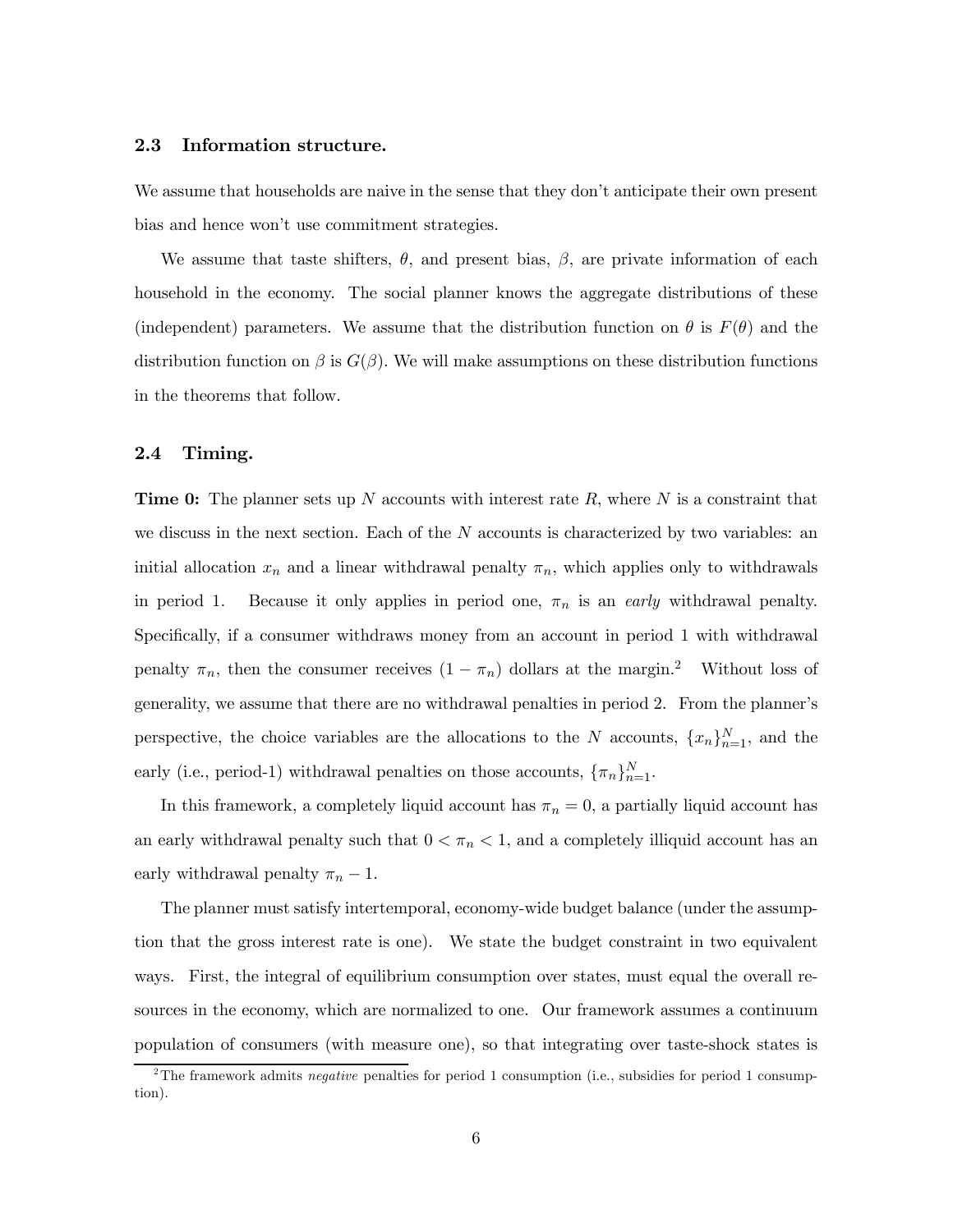the same as integrating over consumers. Accordingly, the budget constraint can be written:

$$
\int \left( c_1(\theta, \beta) + \frac{c_2(\theta, \beta)}{R} \right) dF(\theta) dG(\beta) \le 1.
$$
 (1)

An equivalent way of describing budget balance is to relate allocations to resources. Allocations are the accounts given to each consumer. Resources are both the initial unit endowment and the revenue raised from penalties paid in equilibrium. Let  $\omega_n(\theta, \beta)$  be equilibrium period-1 withdrawals from account  $n$  across the population of consumers. Then the budget constraint can be written:

$$
\int c_1(\theta,\beta) dF(\theta) dG(\beta) = \sum_{n=1}^N \left[ (1 - \pi_n) \int \omega_n(\theta,\beta) dF(\theta) dG(\beta) \right].
$$

$$
\int c_2(\theta,\beta) dF(\theta) dG(\beta) = \sum_{n=1}^N \left[ x_n - \int \omega_n(\theta,\beta) dF(\theta) dG(\beta) \right].
$$

$$
\int \left( c_1(\theta,\beta) + \frac{c_2(\theta,\beta)}{R} \right) dF(\theta) dG(\beta) = \sum_{n=1}^N x_n - \sum_{n=1}^N \left[ \pi_n \int \omega_n(\theta,\beta) dF(\theta) dG(\beta) \right] = 1.
$$

Time 1: Self 1 maximizes her perceived welfare from the perspective of time 1 (which includes present bias). This will generate withdrawals from the accounts established at date 0.

Time 2: Self 2 spends any remaining funds in the accounts.

### 2.5 Summary of the  $N$ -account mechanism design problem

We can now jointly express both the planner's problem and the consumer's problem. We begin with the consumer's problem, since consumer behavior is an input to the planner's problem. In essence, the consumer has only one decision to make. In period 1, the consumer with parameters  $\theta$  and  $\beta$  faces this problem:

$$
\max_{\{\omega_n\}_{n=1}^N} \theta u(c_1) + \beta v(c_2) \tag{2}
$$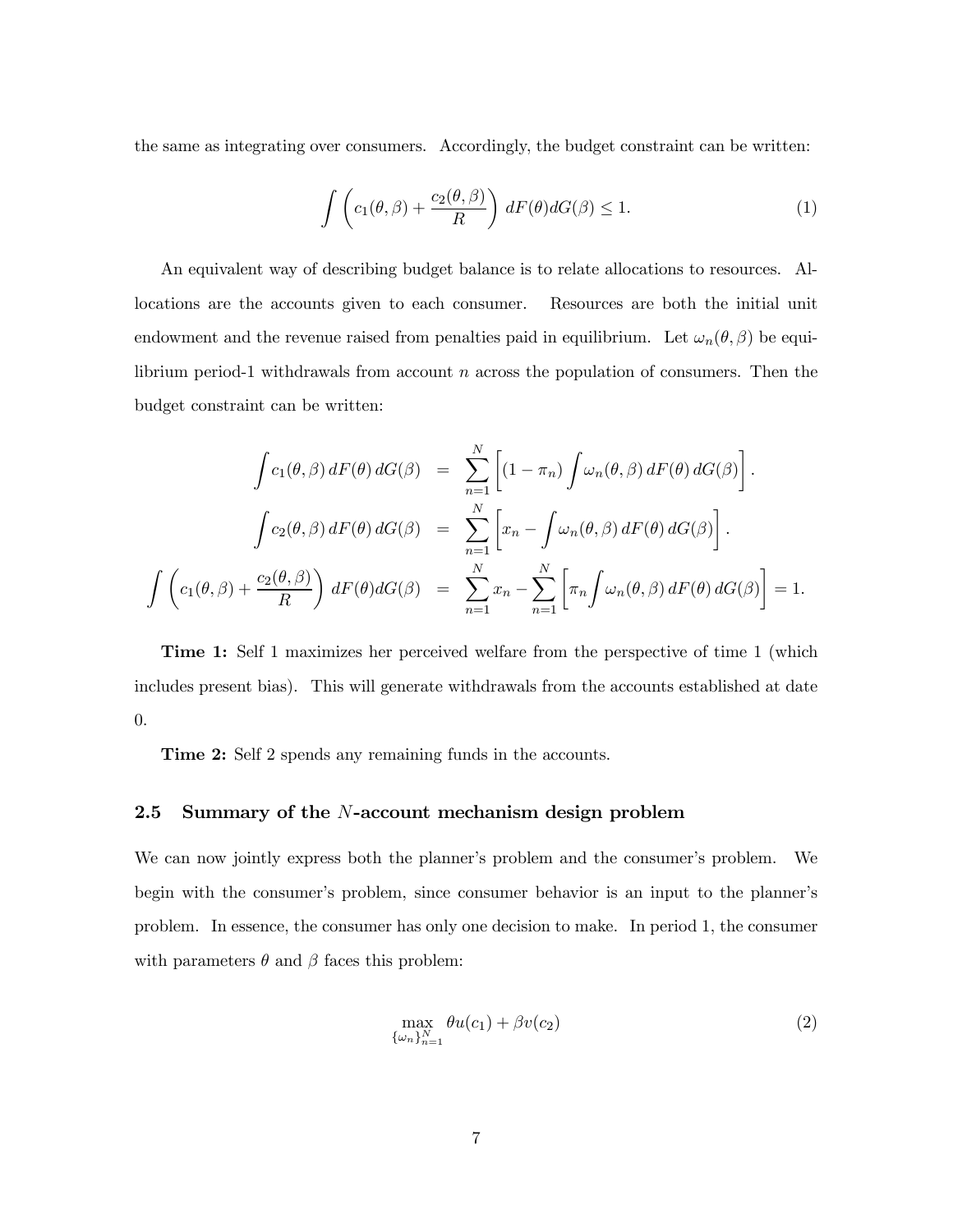subject to the constraints,

$$
c_1 = \sum_{n=1}^{N} [(1 - \pi_n) \omega_n]
$$
 (3)

$$
c_2 = R \sum_{n=1}^{N} (x_n - \omega_n)
$$
 (4)

This problem generates equilibrium policy functions  $c_1(\theta, \beta)$  and  $c_2(\theta, \beta)$ .

In period 0, the planner faces the following problem:

$$
W = \max_{\{x_n\}_{n=1}^N, \ \{\pi_n\}_{n=1}^N} \int \left[\theta u(c_1(\theta, \beta)) + v(c_2(\theta, \beta))\right] dF(\theta) dG(\beta)
$$
(5)

subject to the constraints that (i)  $c_1(\theta, \beta)$  and  $c_2(\theta, \beta)$  are given by the consumer's problem (equations 2-4) and (ii) economy-wide budget balance is satisfied:

$$
\int \left( c_1(\theta, \beta) + \frac{c_2(\theta, \beta)}{R} \right) dF(\theta) dG(\beta) \le 1,
$$
\n(6)

which is equivalent to equation 1.

The problem summarized in the last subsection is a restricted version of a completely general mechanism design problem. We compare our results to the solution of the general mechanism design problem in the Appendix.

# 3 Optimal Illiquidity with Homogeneous Present Bias and Autarky

We begin our analysis by reviewing a special case that requires two key assumptions. First, we assume that all agents share a common value of  $\beta$  – i.e., a common degree of present bias. Hence, the distribution function  $G(\beta)$  is degenerate.

Second, we assume "autarky." By this we mean, no interpersonal transfers are possible, so each household can consume no more than their original endowment. Note that our autarky assumption allows interactions between households and the government, but those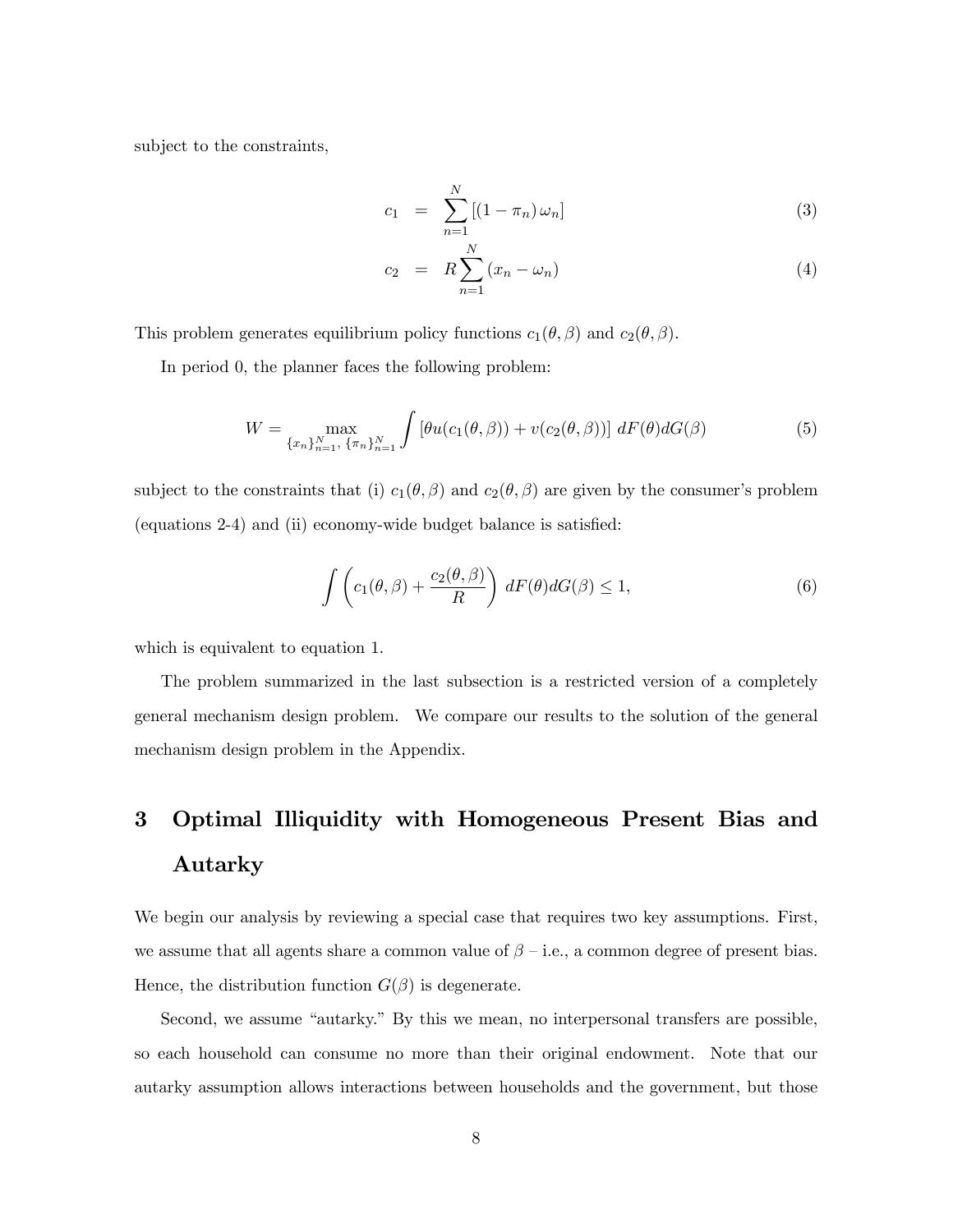interactions can't engender transfers across households. In other words, the government needs to burn any resources that it collects from households (rather than transferring those resources to other households). We relax this extreme assumption starting in the next section and for the remainder of the paper.

With the assumption of autarky, our problem can be expressed using our standard notation with the aggregate budget constraint replaced by an autarkic budget constraint:

 $c_1(\theta, \beta) + c_2(\theta, \beta) \leq 1$  for each household with parameters  $\theta$  and  $\beta$ .

Assuming a degenerate  $G(\beta)$ , autarky, and a weak restriction on  $F(\theta)$ , the socially optimal allocation is achieved with only two accounts: an account that is completely liquid and an account that is completely illiquid in period 1 and completely liquid in period 2. Any additional accounts (with intermediate levels of liquidity) do not have value to the planner.

Assume that F is differentiable and let  $G(\theta) = (1 - \beta)\theta F'(\theta) + F(\theta)$ . Assume there exists  $\theta_M \in [\underline{\theta}, \overline{\theta}]$  such that: (i)  $G' \geq 0$  on  $(0, \theta_M)$ ; and (ii)  $G' \leq 0$  on  $(\theta_M, \infty)$ . Assume that  $F'$  is bounded away from zero on  $[\underline{\theta}, \overline{\theta}]$ . We refer to these as the assumptions on F.

**Theorem 1** (AWA) Assume there is a homogeneous population-wide value of  $\beta$ . Assume that households are in autarky. Welfare is maximized by giving self 1 two accounts: a completely liquid account and a completely illiquid account.

This result is a corollary of a result in AWA.<sup>3</sup> The result depends critically on the autarky assumption, as we will show in the next section. With autarky (and the density assumption in Proposition 1), intermediate penalties (i.e.,  $0\% < \pi < 100\%$ ) are socially inefficient because they force resources to be destroyed — the revenue from penalties can't be transferred to other households and must be wasted.

This proposition implies that no welfare benefits are achieved by increasing the number of accounts beyond  $N = 2$  in the N-Account Mechanism Design Problem (equations 2-6). But the proposition relies on an extremely strong (and unrealistic) assumption, notably autarky.

<sup>3</sup>See Ambrus et al (2013) for related information about this argument. The Theorem is stated here with a slightly stronger condition on  $F$  than the condition used by AWA (see Beshears et al 2015).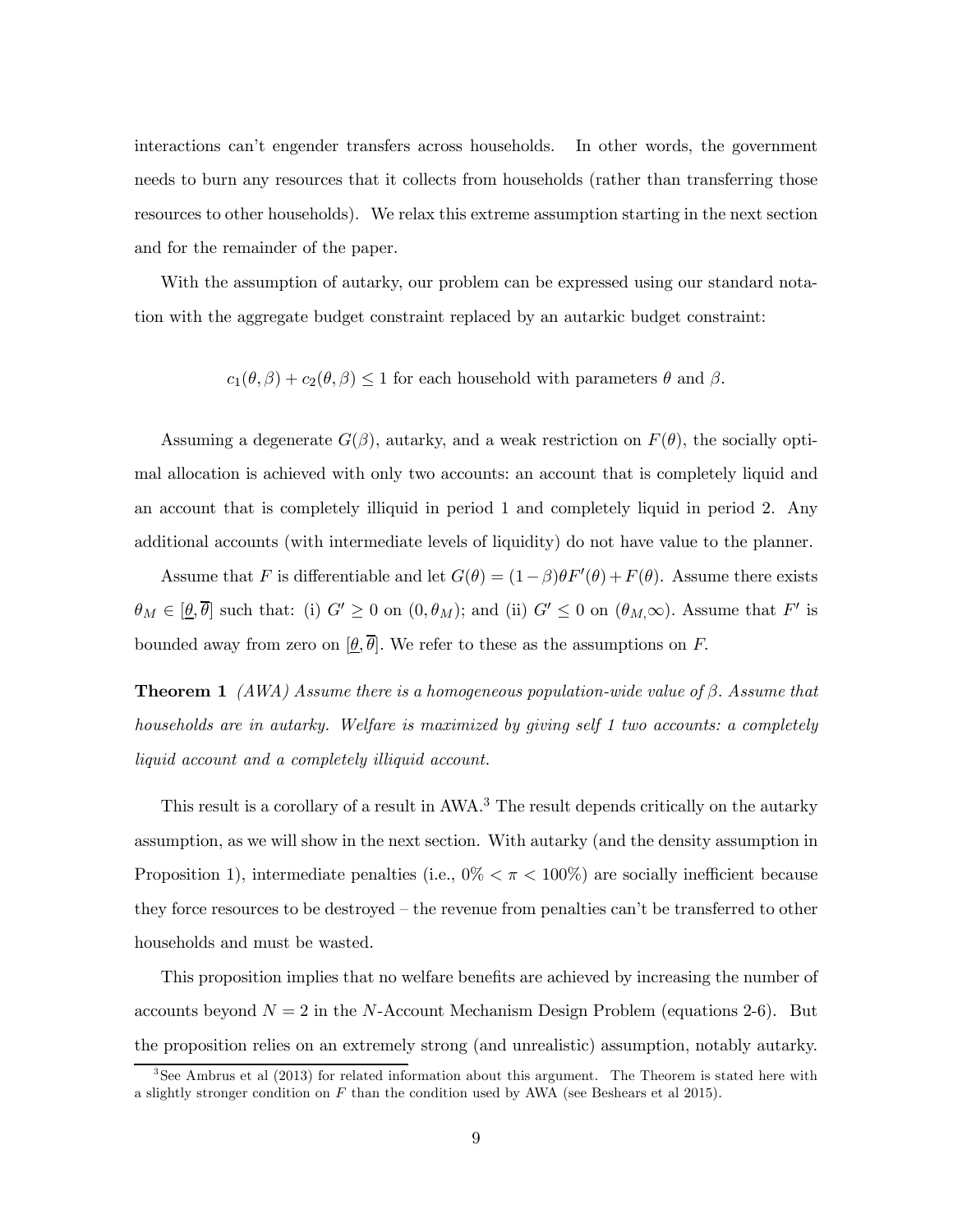# 4 Optimal Liquidity with Homogeneous Present Bias and Transfers

The current section relaxes the autarky assumption. Specifically, we now revert to overall budget balance rather than consumer-by-consumer budget balance. With overall budget balance, a perfectly liquid and a perfectly illiquid account are not jointly sufficient to maximize social surplus. We continue to make the same assumptions on  $F$  that we adopted in the previous section

Theorem 2 Suppose that interpersonal transfers are possible. A two-account system with one completely liquid account and one completely illiquid account does not maximize welfare.

In other words, when transfers are allowed, a completely liquid account and a completely illiquid account are not jointly sufficient to obtain the social optimum.

This result is proven in the appendix.

#### 4.1 Optimal Policy with  $N$  Accounts.

If a perfectly liquid account and a perfectly illiquid account do not jointly obtain the social optimum, what happens under other account structures? In this subsection we answer this question with simulation results. Each simulation has a different assumption on the number of accounts and the scope that the planner has to set withdrawal penalties on those accounts. In our benchmark simulations we make the following assumptions.

- A1. The per period utility functions are  $u(c) = v(c) = \ln(c);$
- A2. The density of the multiplicative taste shocks is truncated normal, with mean  $\mu = 1$ and standard deviation  $\sigma = 1/4$ , and support  $[1 - \chi, 1 + \chi]$ , where  $\chi = 2/3$ . Note that  $E[\theta]=1.$

In the analysis reported in Figure 1, we plot total welfare  $(W)$  for the case of two accounts: a completely liquid account and a partially illiquid account with the penalty  $(\pi_2)$ , which is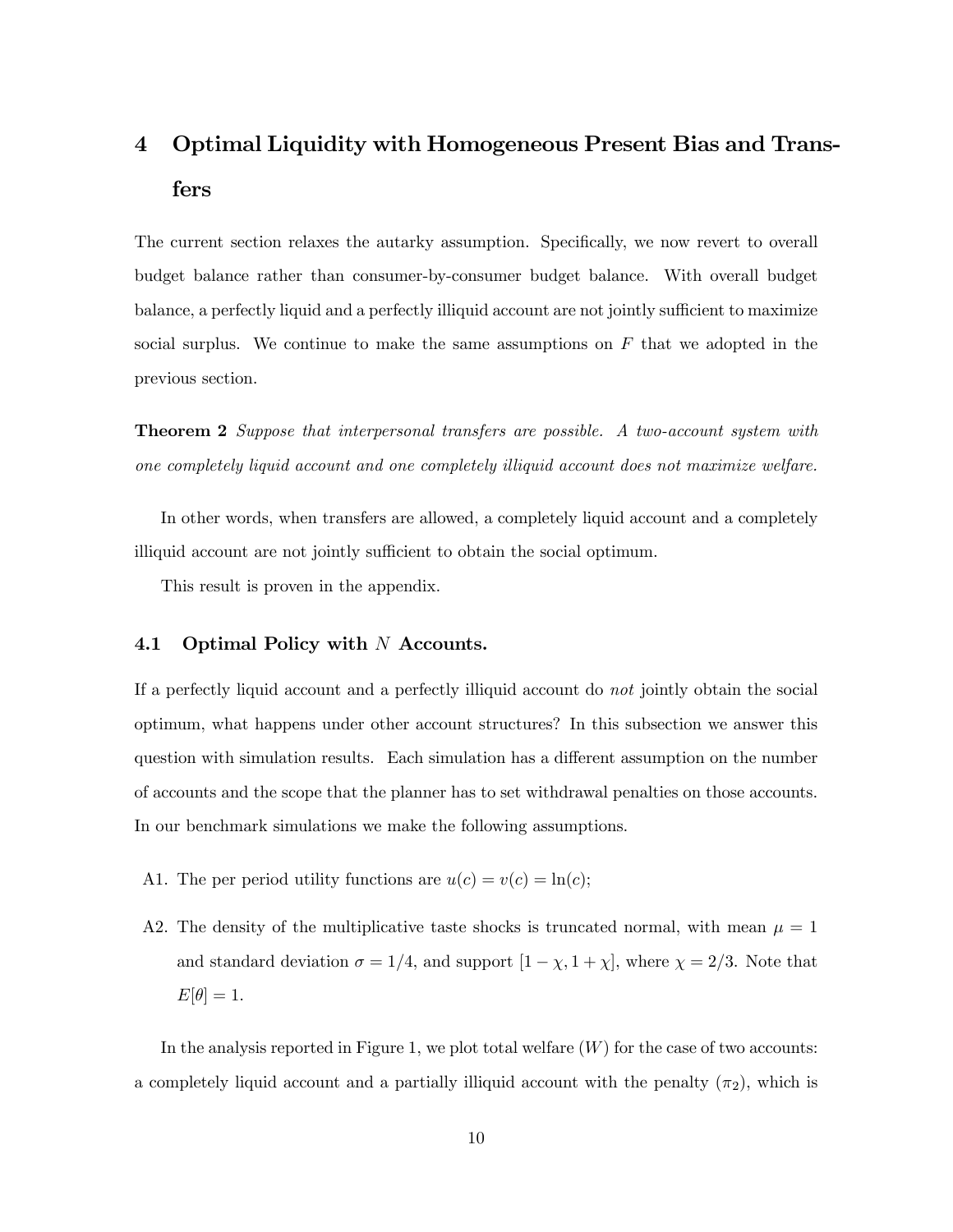represented by the horizontal axis. For each point on the figure, we optimize the allocation to the liquid account  $(x_1)$  and the allocation to the partially illiquid account  $(x_2)$ , holding fixed the penalty on the horizontal axis. Figure 1 assumes that  $\beta = 0.7$ . The peak welfare is obtained at a value of  $\pi_2 = 0.28$ , implying that the optimal withdrawal penalty is 28% (in this two-account system).

Figure 2 repeats this exercise for ten cases: in each case  $\beta$  is fixed at a population-wide (homogeneous) value. For every case, we assume that all agents in the economy have the same value of  $\beta$ , and we plot total welfare for the case of one fully liquid account and one partially illiquid account (with the penalty,  $\pi_2$ , represented by the horizontal axis, and the account allocation optimized for this particular penalty and the assumed population-wide value of  $\beta$ ). Figure 2 reveals that the optimal value of  $\pi_2$  is approximately equal to  $1 - \beta$ . This near match between  $\pi_2$  and  $1 - \beta$  is easy to see on Figure 3, where we plot the optimal level of  $\pi_2$  as a function of the population-wide value of  $\beta$ ; now  $\beta$  is on the horizontal axis.

Table 1 reports the welfare consequences of other account structures, including the solution to the non-linear mechanism design problem. (Each column in Table 1 represents a homogeneous- $\beta$  economy.)

Row 1 is the money metric welfare gain by moving from a system with one fully liquid account to two accounts (one purely liquid and one partially liquid). As expected, the welfare gains are enormous for  $\beta = 0.1$  (a welfare gain of 71.65% of wealth), modest for large  $\beta$  values (e.g., a welfare gain of 1.29% of wealth for the case of  $\beta = 0.7$ ) and non-existent for  $\beta = 1$ .

Row 2 is the money metric welfare gain by moving from all-liquid to 3 accounts (one purely liquid and two partially liquid). For this case, the optimal penalties continue to track  $1 - \beta$ . In particular, it is approximately the case that  $\frac{\partial \pi_n}{\partial \beta} = -1$  for all  $n = \{2, 3\}$ . The welfare gains in row 2 closely mimic the welfare gains in row 1.

Row 3 is the money metric welfare gain by moving from one fully liquid account to the (completely general) solution to the non-linear mechanism design problem. We discuss the formal set-up for this problem in Appendix A. These welfare gains also mimic the welfare gains in row 1, with one interesting conceptual exception (which is not quantitatively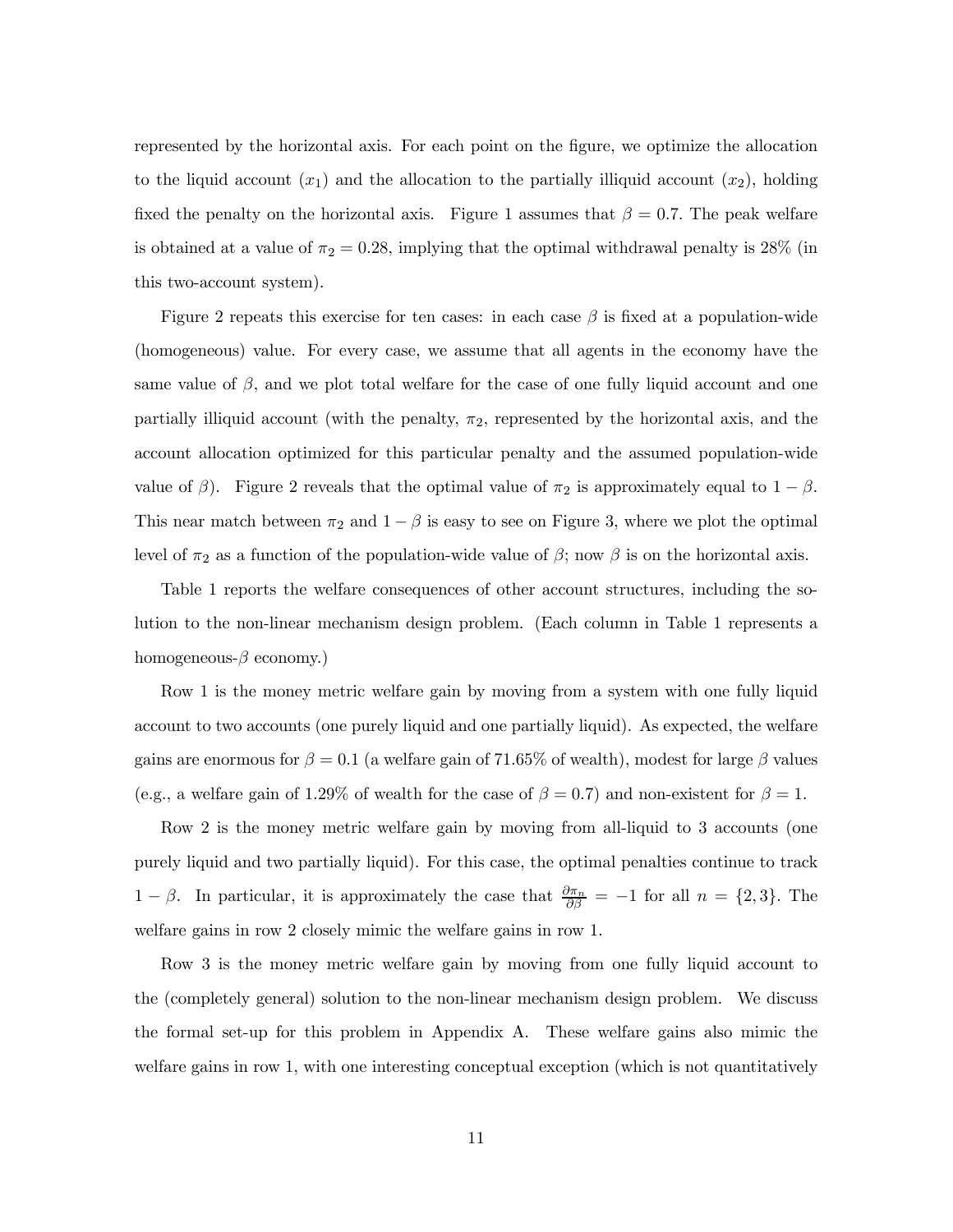important). When  $\beta = 1$  there is a welfare gain of 0.02% of wealth (2/100th's of 1%). This small welfare gain derives from redistribution. The mechanism is set-up to effectively transfer resources to high  $\theta$  types, which requires a non-convex budget set. Such a budget set is not possible in the  $N$ -account system (because we constrain the penalties to be positive).

Row 4 is the money metric welfare gain by moving from one fully liquid account to two accounts: one completely liquid and one completely illiquid. These welfare gains are similar to rows 1-3 for low  $\beta$  values. However, for larger  $\beta$  values (i.e.,  $\beta \in \{0.5, 0.6, 0.7, 0.8\}$ ) the welfare gains are meaningfully smaller than the welfare gains in rows 1-3. For example, for  $\beta = 0.7$ , row 1 reports a welfare gain of 1.33% of wealth, while row 4 has a welfare gain of 1.02% of wealth. In other words, meaningful welfare gains can be obtained by using accounts with intermediate penalties (rows 1 and 2) or general mechanisms (row 3), instead of being constrained to use only accounts that are fully illiquid and fully illiquid (row 4).

Some readers may also be interested in the specific penalty values and account allocations for the cases studied in rows 1-4. These penalties and allocations are reported in appendix B.

# 5 Optimal Liquidity with Transfers and Heterogeneous Present Bias

In this section, we continue to assume overall budget balance (rather than consumer-byconsumer budget balance). In addition, we now relax the assumption that consumers have a homogeneous discount parameter,  $\beta$ . As in the previous section, we begin with a theoretical result and then provide quantitative simulations. Our theoretical result studies the case where the heterogeneous population of consumers is concentrated at two boundary points,  $\beta = 0$  and  $\beta = 1$ . This 'limiting case' of heterogeneity turns out to be analytically tractable and sheds light on the general case of heterogeneity.

**Theorem 3** Let the mass of agents with  $\beta = 1$  be  $\mu$  and the mass of agents with  $\beta = 0$ be  $1 - \mu$ . Assume that the planner is constrained by aggregate budget balance (rather than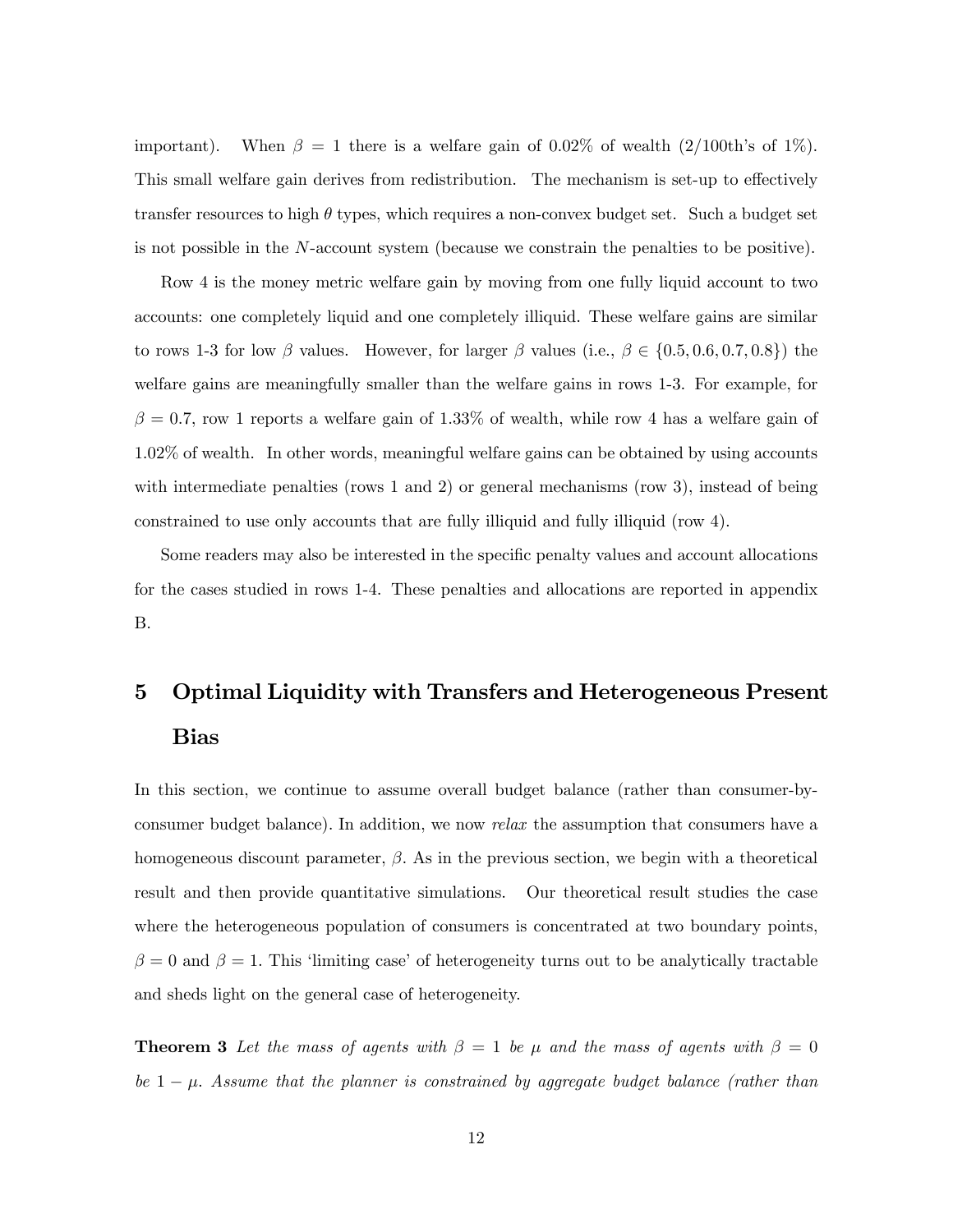autarkic budget balance). Then the socially optimal  $N$ -account allocation is achieved by a two-account system with one perfectly liquid account and one perfectly illiquid account.

The intuition for this result follows from two observations. First, adding partially illiquid accounts transfers resources from  $\beta = 0$  households (who pay the penalties) to  $\beta = 1$  households (who are net recipients of the penalties because of aggregate budget balance). Second, this additional source of inequality is welfare-reducing because utility is concave.

It turns out that this exact result is still approximately true with far less extreme distributions of  $\beta$  values.

# 5.1 Optimal policy with transfers and heterogeneous present bias: the general case.

The previous theorem reports the case in which heterogeneity is extreme: some housholds have  $\beta = 0$  and others have  $\beta = 1$ . In this case, a system with a fully liquid account and completely illiquid account achieves the (constrained-efficient) social optimum. In the current and the following subsections, we explore the robustness of this result using numerical simulations. Specifically, we study cases in which  $\beta$  has a distribution of values over the points  $\{0.1, 0.2, 0.3, ..., 1\}.$ 

As before, each simulation has a different assumption on the (finite) number of accounts and the scope that the planner has to set withdrawal penalties on those accounts. In all of these cases we make assumptions A1 and A2 from the previous section (pinning down the utility functions, u and v, and the density on the taste shock,  $f(\theta)$ .

In the current section, we make an additional assumption on the distribution of  $\beta$  values.

**A3.**  $\beta$  takes only the discrete values in the set  $B = \{0.1, 0.2, 0.3, ..., 1\}$  (with probabilities that sum to one).

Our benchmark distribution is plotted in Figure 4, which is generated from the continuous density  $f(\beta) = \beta^{a-1}(1-\beta)^{b-1}$ , with calibratin  $a = 2.3$  and  $b = 1$ . This distribution/calibration was chosen with the following goals in mind. First, we wanted a density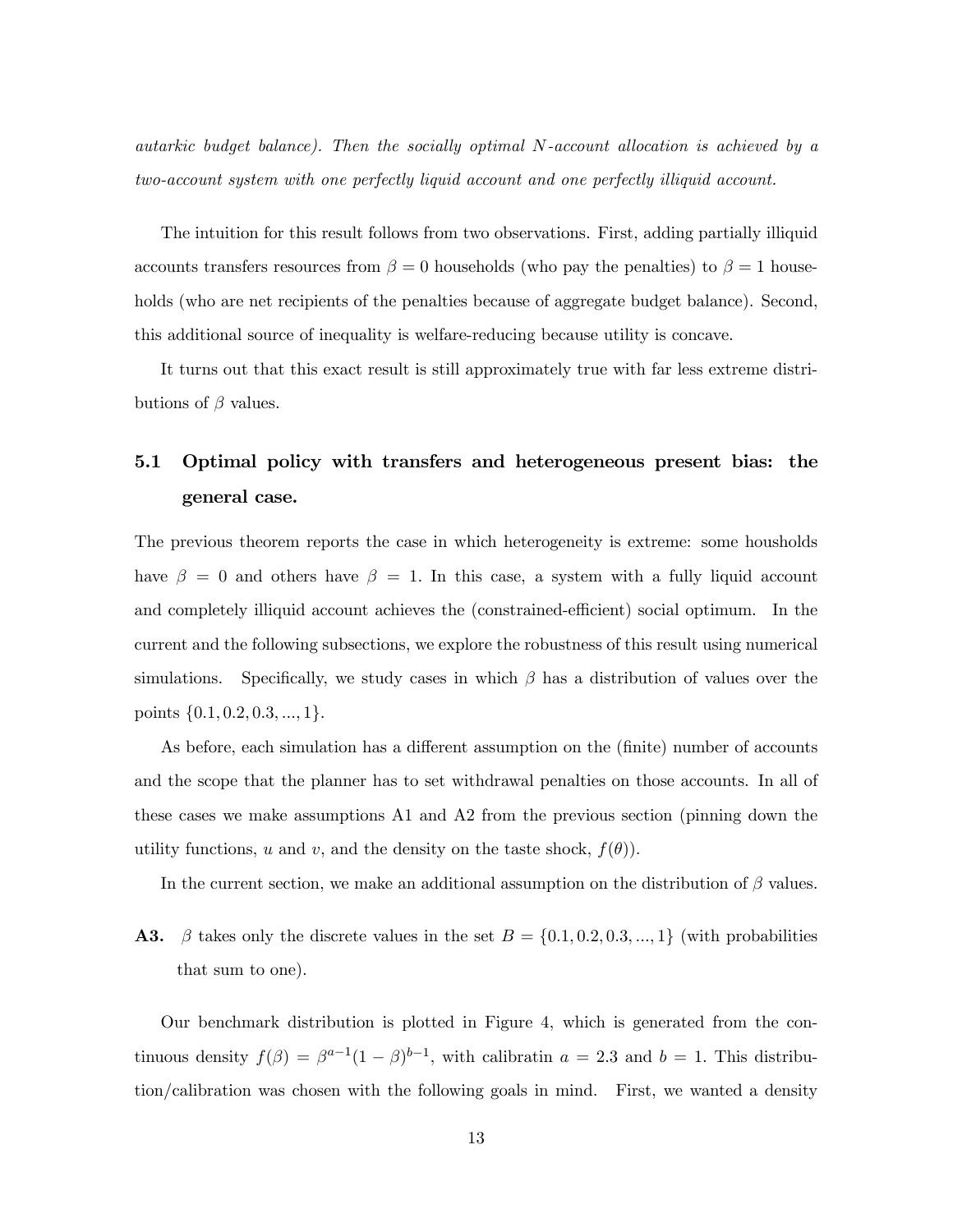that was bounded between 0 and 1. Second, we wanted a distribution that had a mean value close to 0.7.<sup>4</sup> Third, we wanted a distribution that had declining mass as  $\beta$  falls from 1 to 0, implying that the modal agent in the economy has no self-control problem. This is the first calibration that we tried. (We report additional distributions  $-$  i.e., robustness checks  $-$  in the next subsection and find that the results change very little.)

Figure 5 reports the case of one fully liquid account and one partially illiquid account, where the penalty of the partially illiquid account is plotted on the horizontal axis. The resulting welfare for every type in the economy is plotted on the vertical axis. Figure 5 is analogous to Figure 2, except that in Figure 5 the account allocations  $\{x_1, x_2\}$  are the same for every agent (because an agent's  $\beta$ -type is not known by the government). Figure 5 has two panels. Panel A uses a vertical axis scale that encompasses all of the data, including the large welfare improvements for low- $\beta$  types. Panel B uses a truncated scale that improves the visibility of welfare fluctuations for the high- $\beta$  types. Unlike the low- $\beta$  types, who experience monotonically rising welfare as  $\pi_2$  rises, the high- $\beta$  types have welfare that rises with  $\pi_2$  for low levels of  $\pi_2$ , but then peaks and starts falling with  $\pi_2$ . This single-peaked property is driven by penalty payments, which are disproportionately made by low- $\beta$  types (see Figure 7 below). Low- $\beta$  types make larger and larger penalty payments as  $\pi_2$  rises from 0 to intermediate values. High- $\beta$  types are the implicit beneficiaries of these penalty payments. Eventually, rising  $\pi_2$  squelches the penalty payments of low- $\beta$  types, suppressing the cross-subsidy to high- $\beta$  types, and thereby causing the welfare of high- $\beta$  types to start falling. By the time  $\pi_2$  reaches 1, the cross-subsidy has been completely eliminated, and high- $\beta$  types are slightly worse off than they were when  $\pi_2 = 0$ . On a money metric basis the  $\beta = 1$  types have a welfare loss equivalent to -0.23% of their income (approximately 1/2) the vertical distance on Figure 5), as they moved from  $\pi_2 = 0$  to  $\pi_2 = 1$ . However, on a money-metric basis, the  $\beta = 0.1$  types have gained welfare equivalent to 71.35% of their

$$
\frac{f(\beta)}{\sum_{\beta \in B} f(\beta)}
$$

 $\ddot{\phantom{0}}$ 

This discretized density has mean 0.73.

<sup>&</sup>lt;sup>4</sup>The mean of the continuous density is exactly 0.7. But we discretize the density, so that the actual probabilities on  $B$  are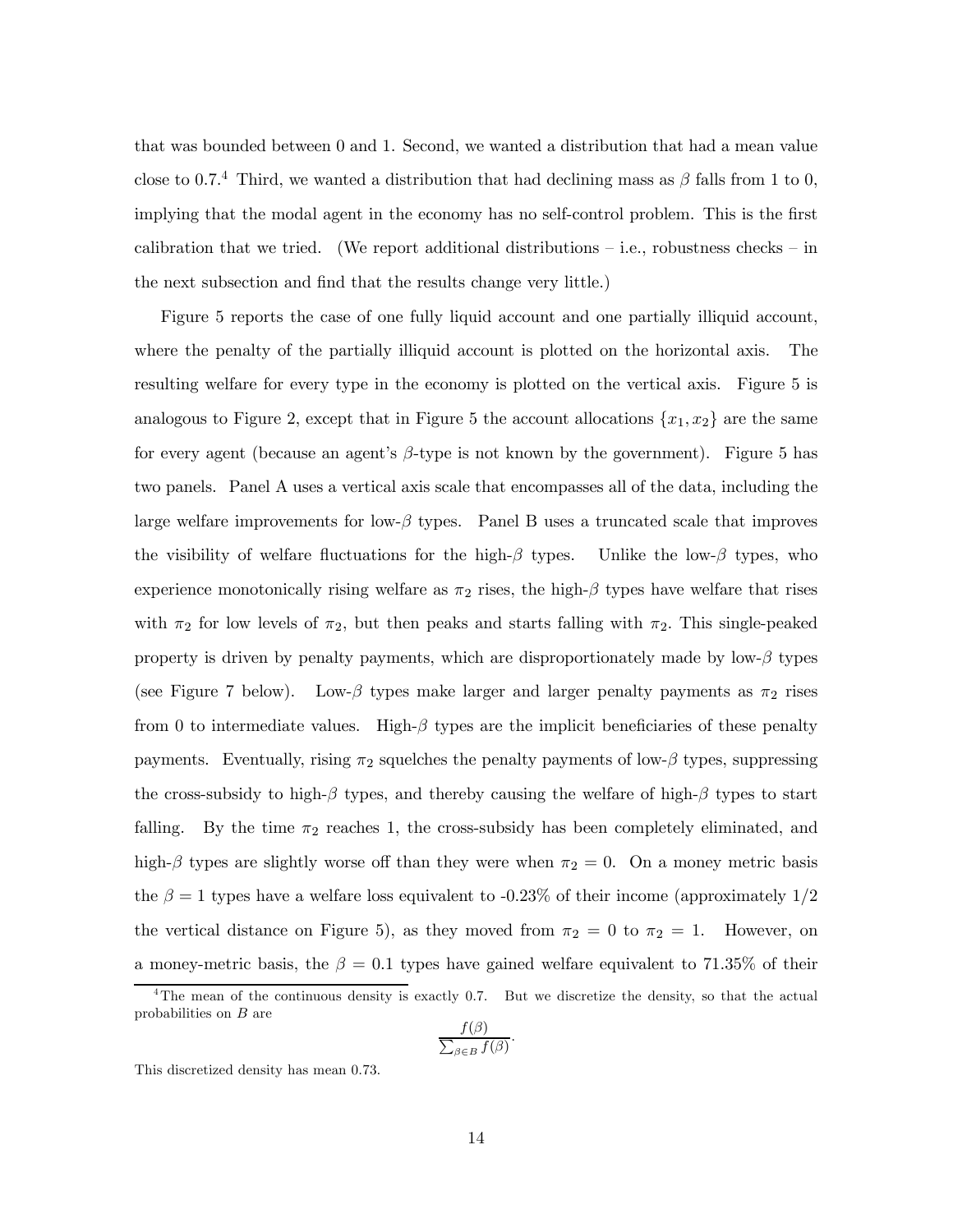income.

Figure 6 aggregates welfare for the 10 types of agents,  $\beta \in B = \{0.1, 0.2, ..., 1.0\}$ , using the population weights in Figure 4. Figure 6 reveals that the enormous welfare gains for low- $\beta$  types swamp the modest welfare losses for high- $\beta$  types, an example of assymetric paternalism (Camerer et al 2003). Accordingly, the optimal policy (in this two-account system) is to have the partially illiquid account be fully illiquid:  $\pi_2 = 1$ .

Figure 7 reports the gross penalties paid by all  $\beta$ -types. As anticipated above, the penalties are hump-shaped in  $\pi_2$ , and the penalties are overwhelmingly paid by the low- $\beta$ households.

Figure 8 reports the accounts allocations chosen by the planner as a function of  $\pi_2$ . Note that the account allocations asymptote to a nearly 50/50 split, implying that the fully illiquid account is used aggressively to achieve population-wide consumption smoothing. By implication, the high- $\beta$  types are being constrained for the good of the low- $\beta$  types.

Table 2 shows that the welfare implications of Figures 5-8 are not specific to the two account system. The first row of Table 2 reports population weighted welfare for the case of a fully liquid account and a fully illiquid account (with optimized account allocations). This is essentially the socially optimized welfare in Figures 5-8 (with  $\pi_2 = 1$ ). Welfare in this row (and all of the rows to follow) is expressed in terms of the money metric gain relative to population-weighted welfare in the case with only one fully liquid account.

The second row of Table 2 reports population weighted welfare for the case of a fully liquid account, a fully illiquid account, and a third account that has a flexible intermediate penalty:  $0 < \pi_3 < 1$ . We find that the optimal value of the penalty on this third account is  $9\%$ , remarkably close to the penalties that we see in  $401(k)$  and IRA accounts. Table 2 reveals that the addition of this third account does almost nothing for welfare, which increases by 0.018% of income (18/1000ths of 1% of income). Accordingly, a  $401(k)/\text{IRA}$  account is socially optimal in our model (i.e., it raises welfare), but its welfare consequences are de minimis relative to a system with a fully liquid account and a fully illiquid account (row 1). The balances in the account with a 9% penalty represent 14% of partially and fully illiquid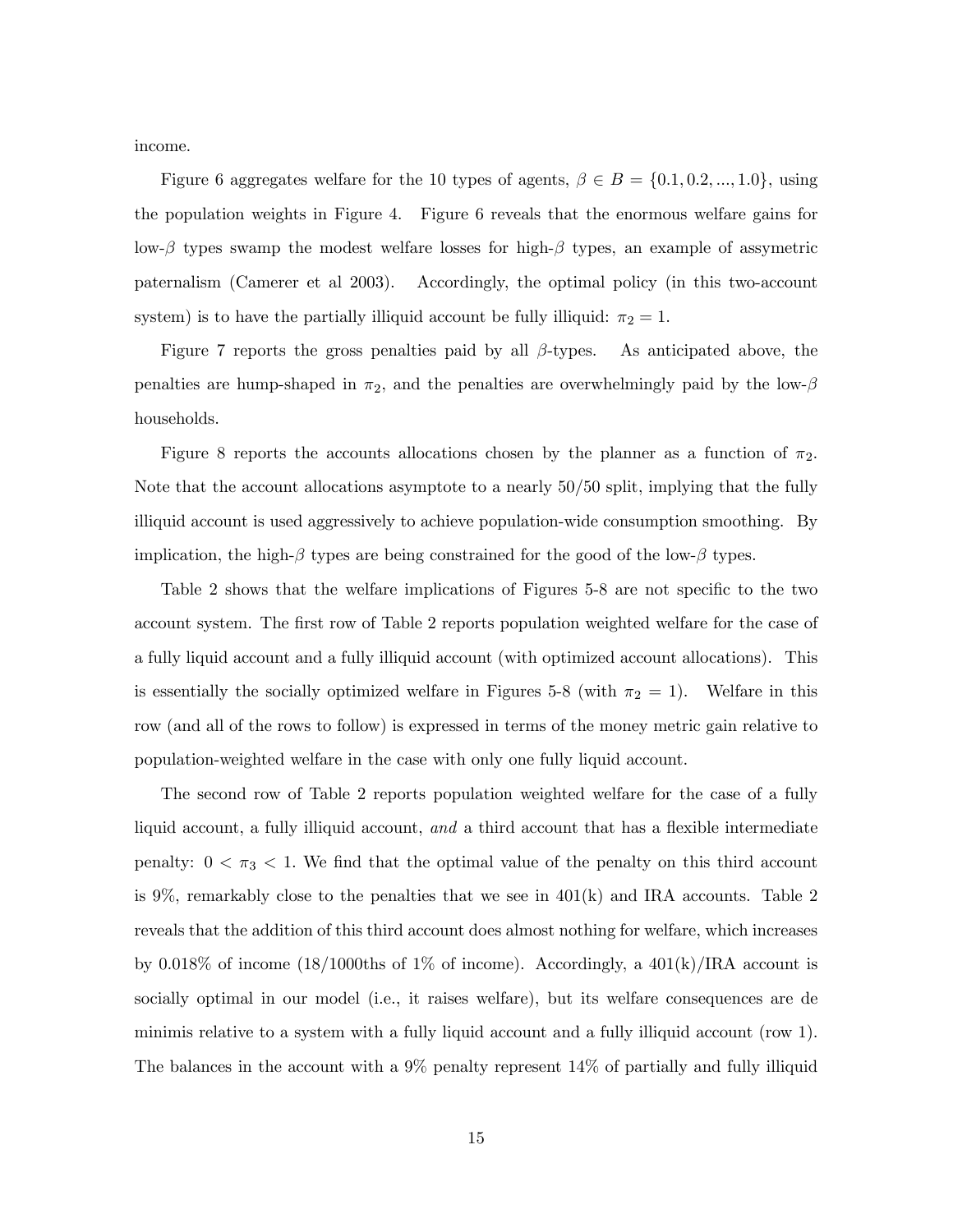assets. This percentage compares favorably to the one in the US economy (treating Social Security claims and DB claims as perfectly illiquid retirement savings and  $401(k)/\text{IRA}$  claims as partially illiquid retirement savings).

The third row of Table 2 reports population-weighted welfare in the case with two fully flexible accounts — i.e., no account has a penalty that is ex-ante pinned down. We find that the welfare gain (relative to the system with one fully liquid account and one fully illiquid account) is 0.015% of income (15/1000ths of 1% of income). Hence, the account system in row three generates essentially no welfare gain relative to the case of one fully liquid and one fully illiquid account.

The fourth row of Table 2 reports population-weighted welfare in the case with three fully flexible accounts — i.e., no account has a penalty that is ex-ante pinned down. We find that the welfare gain (relative to the system with one fully liquid account and one fully illiquid account) is 0.020% of income (20/1000ths of 1% of income). Hence, the account system in row four also generates essentially no welfare gain relative to the case of one fully liquid and one fully illiquid account.

We conclude that one fully liquid account and one fully liquid account generates essentially the same welfare gains as more systems with more flexibility and more accounts.

#### 5.2 Leakage

We can also use this model to study leakge. The most empirically relevant case is the one in which we have three accounts: a fully liquid account  $(\pi_1 = 0)$ , , a partially illiquid account with optimized penalty  $\pi_2$ , and a fully illiquid account  $(\pi_3 = 1)$ . When we optimize this system, we obtain  $\pi_2 = 0.09$ . (This corresponds to row 2 in Table 2.) This case (which approximately achieves the social optimum for the family of  $N$ -account models), admits penalized leakage from the second account. For this case we find that 74% of the dollars allocated to the second account 'leak' from that account in period 1 (and incur a penalty of  $\pi_2$ ).

This high leakage rate is even higher than the leakage rate reported in the U.S. system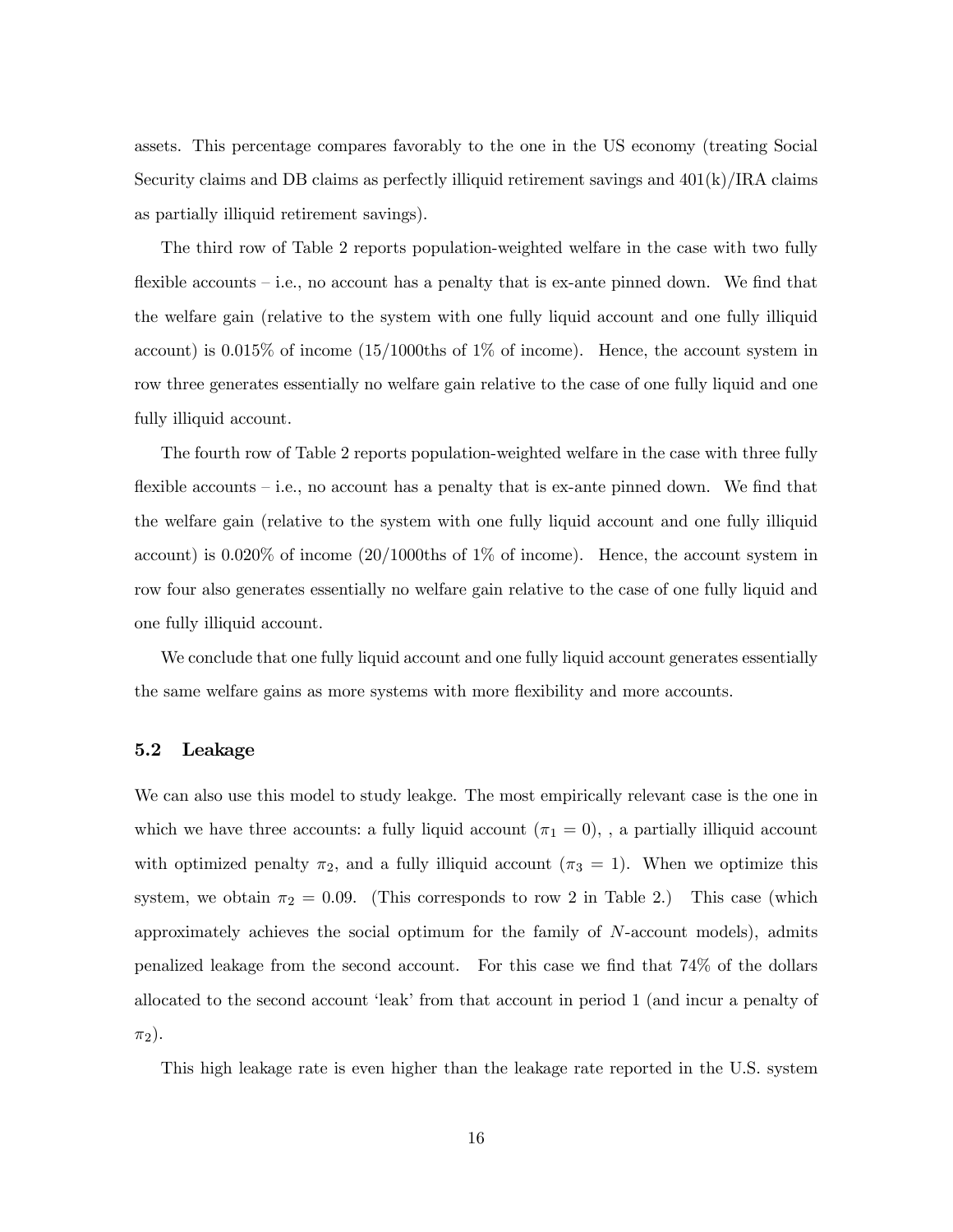(where the early withdrawal penalty is 10%). One potential explanation for the difference is that dollars in the model are deposited by government fiat, whereas many of the dollars in the U.S. system are voluntarily deposited into the  $401(k)/IRA$  system, implying that they are coming from households with higher  $\beta$  values in the first place.

Our robustness analysis reveals that high leakage is a robust feature of our model. None of our dozens of calibrations generate leakage rates below 40% (see Appendix C).

## 5.3 Optimal policy with transfers and heterogeneous present bias: robustness.

In the previous subsection, we described a benchmark calibration in the economy with interhousehold transfers and heterogeneous present bias. Two key findings emerged:

1.The constrained-efficient social optimum is approximated by a two-account system, with one account that is completely liquid and a second account that is completely illiquid. Little welfare gain is obtained by moving beyond this simple (and extreme) two-account system.

- 2. If a third account is added, its optimized early-withdrawal penalty is 9%.
- 3. The equilibrium leakage rate from the third account is 74%.

In the current subsection, we document the robustness of these three findings. With respect to the first finding, the largest welfare gain that we generate in our robustness checks (by extending the system of savings accounts beyond one perfectly liquid account and one perfectly illiquid account) is  $0.06\%$  of income  $(6/100$ ths of  $1\%$ ).

With respect to the second finding, the optimized penalty on the partially illiquid account ranges from 6% to 13% across our calibrated economies.

With respect to the third finding, the equilibrium leakage rate ranges from 65% to 90%.

The actual results are reported in the three panels of Table 3, which reports the results for (i) the two account system  $\pi_1 = 0$  and  $\pi_2 = 1$  and (ii) the three-account system with  $\pi_1 = 0, 0 < \pi_2 < 1$ , and  $\pi_3 = 1$ . In every table we report the vector of penalties, the leakage rate (where appropriate), and welfare using a money metric improvement relative to the case of only one (fully liquid) account.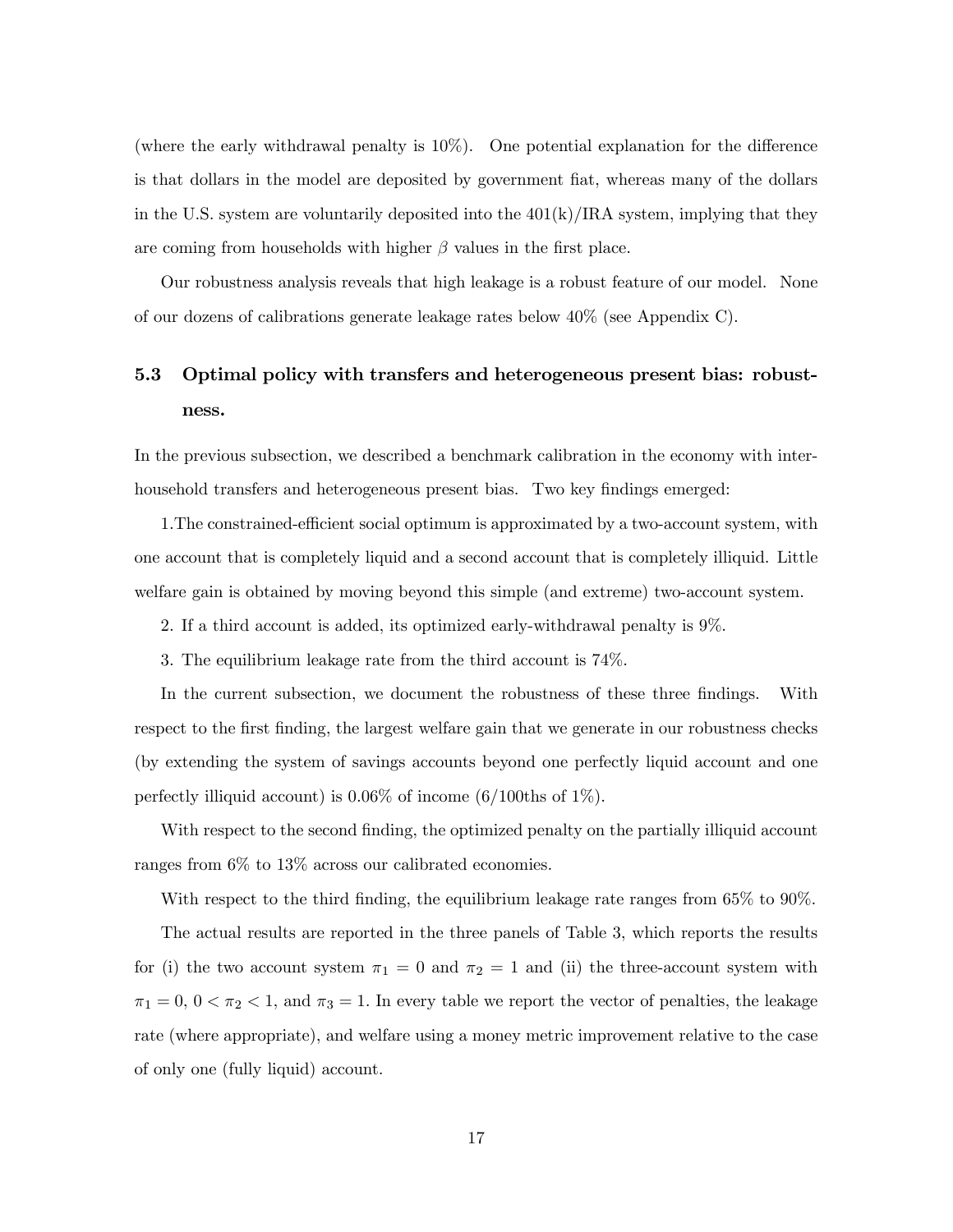Table 3a varies the value of the coefficient of relative risk aversion  $(\gamma)$ . In our benchmark calibration we set  $\gamma = 1$ . In Table 3a we study the cases  $\gamma = 1/3$ ,  $\gamma = 1/2$ ,  $\gamma = 2$ , and  $\gamma = 3$ .

Table 3b varies the shape of the density of  $\theta$ . First we vary the standard deviation in the distribution of taste shifters ( $\sigma$ ). In our benchmark calibration we set  $\sigma = 1/5$ . In Table 3b we study the case  $\sigma = 1/4$  and the case  $\sigma = 1/6$ . Second, we vary the support of the distribution of taste shifters  $[1 - \chi, 1 + \chi]$ . In our benchmark calibration we set  $\chi = 2/3$ . In Table 3b we also study the case  $\chi = 1/3$ .

Table 3c varies the mean and standard deviation of the distribution of  $\beta$  values. In our benchmark calibration we set  $E[\beta]=0.73$  and  $\sigma_{\beta}=0.23$ . In Table 3c we study the case  $E[\beta]=0.70$  and  $\sigma_{\beta}=0.25$  and the case  $E[\beta]=0.79$  and  $\sigma_{\beta}=0.20$ .

### 6 Conclusions and Directions for Future Work

Three findings emerge from the analysis of our stylized two-period model (which allows for mechanisms that admit interpersonal transfers and incorporates heterogeneity in present bias):

1. The constrained-efficient social optimum is well-approximated by a two-account system, with one account that is completely liquid and a second account that is completely illiquid. Little welfare gain is obtained by moving beyond this simple two-account system. Stated differently, the two account system identified in Amador, Werning and Angeletos (2006) turns out to be approximately optimal.

2. If a third account is added, its optimized early-withdrawal penalty is between 6% and 13%.

3. In equilibrium, the leakage rate from this (partially illiquid) third account ranges from 65% to 90%.

These properties have analogs in the retirement savings systems in the US. The US has fully liquid accounts (i.e., a standard checking account), fully illiquid accounts (i.e., Social Security), and a partially illiquid defined contribution system with a 10% penalty for early withdrawals. This partially illiquid DC system has a leakage rate of 40%.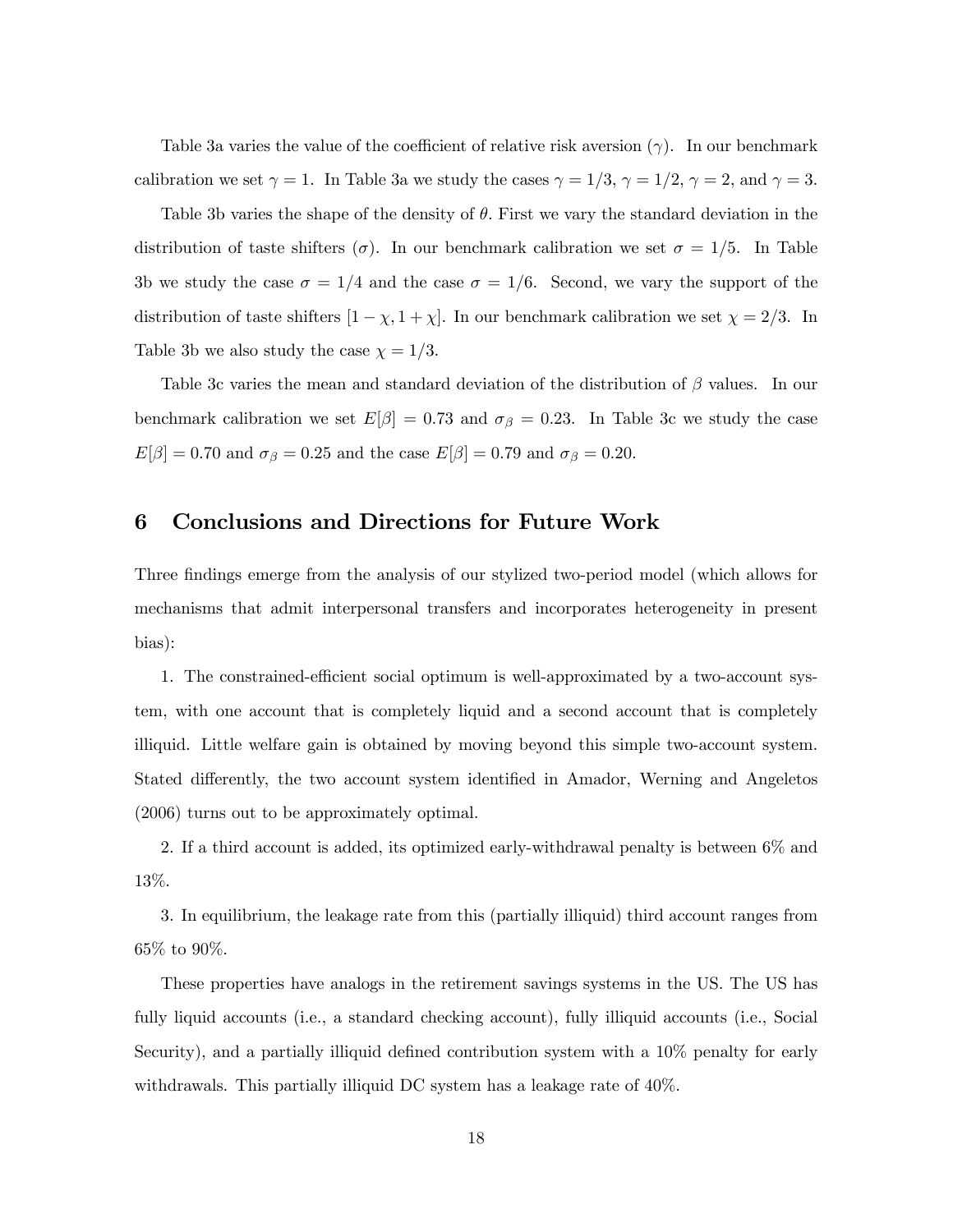Despite these similarities, it is inappropriate to conclude that our findings demonstrate the social optimality of the US system. Our simulation framework is highly stylized. For example, we assume only two periods (e.g., working life and retirement). We assume a particular form of multiplicative taste shifter.<sup>5</sup> We assume that households are naive with respect to their present bias. We study a limited set of distributions of the present bias parameter,  $\beta$ .<sup>6</sup> We only study N-account retirement savings systems (instead of studying a fully general mechanism design framework – see our appendix).<sup>7</sup>

Much more robustness work is needed to interrogate the three findings that we have generated. It is not yet clear whether our results — which, to our surprise, seem to rationalize the fundamental structure of the US retirement savings system — will continue to hold as we enrich and expand our analysis.

<sup>&</sup>lt;sup>5</sup>We assume  $\theta u(c)$  but we could have instead assumed  $u(c - \theta)$ . In onging work, we are studying this case. <sup>6</sup>Little is known about the distribution of present bias.

<sup>7</sup>Future drafts of this paper will contain such analysis.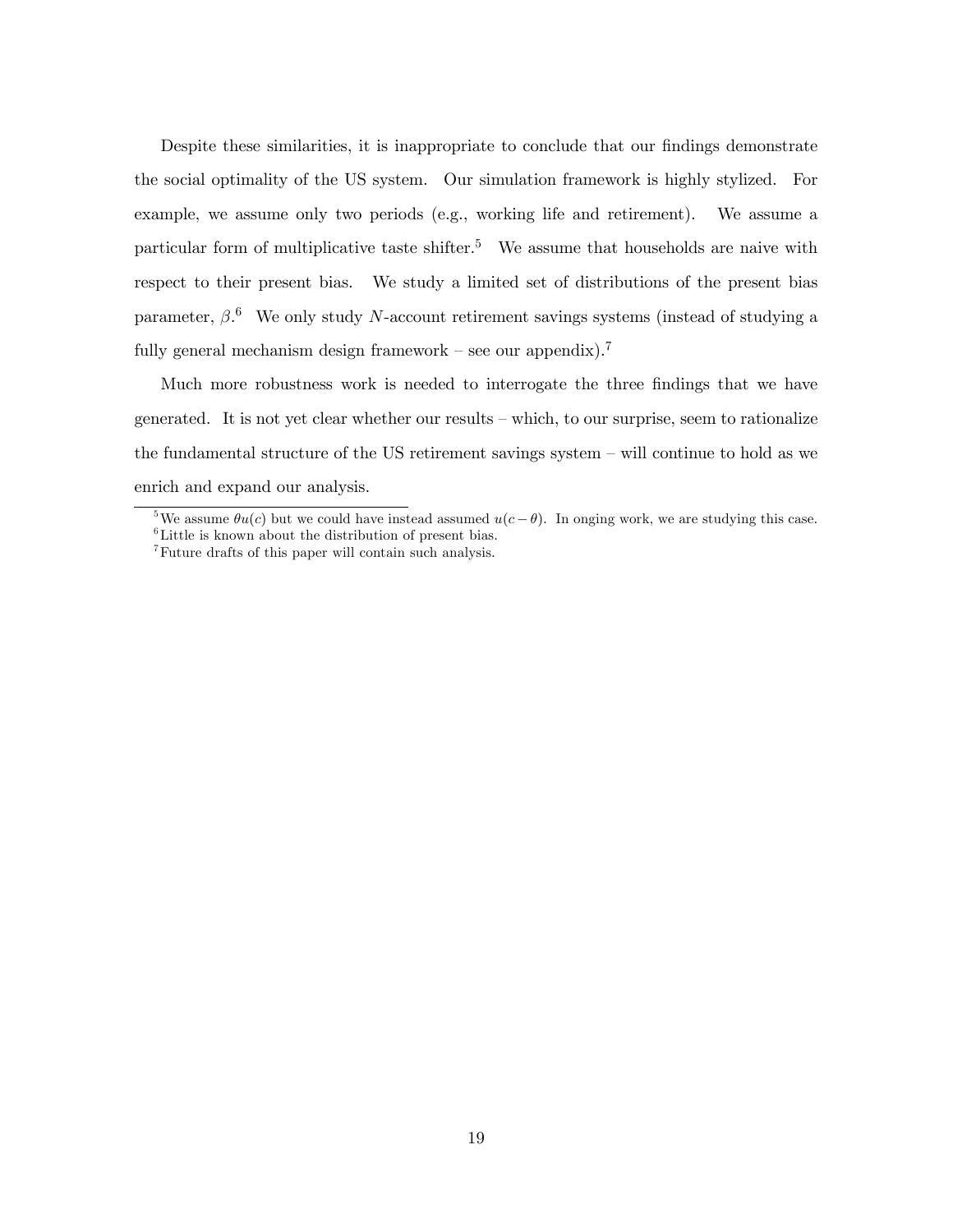### 7 References

- Amador, Manuel, Ivan Werning, and George-Marios Angeletos, 2006. "Commitment vs. Flexibility." Econometrica 74, pp. 365-396.
- Ambrus, Attila, and Georgy Egorov. 2013. "Comment on "Commitment vs. flexibility" Econometrica 81.5: 2113-2124.
- Angeletos, George-Marios, David Laibson, Andrea Repetto, Jeremy Tobacman, Stephen Weinberg, 2001. "The Hyperbolic Consumption Model: Calibration, Simulation, and Empirical Evaluation." Journal of Economic Perspectives 15(3), pp. 47-68.
- Argento, Robert, Victoria L. Bryant and John Sabelhaus, 2015, "Early Withdrawals from Retirement Accounts During the Great Recession," Contemporary Economic Policy.
- Ariely, Dan and Klaus Wertenbroch, 2002. "Procrastination, Deadlines, and Performance: Self-Control by Precommitment." Psychological Science 13, pp. 219-224.
- Ashraf, Nava, Dean Karlan, and Wesley Yin, 2006. "Tying Odysseus to the Mast: Evidence from a Commitment Savings Product in the Phillipines." Quarterly Journal of Economics 121, pp. 635-672.
- Atkeson, Andrew, and Robert E. Lucas. "On efficient distribution with private information." The Review of Economic Studies 59.3 (1992): 427-453.
- Augenblick, Ned, Muriel Niederle, and Charles Sprenger, 2012. "Working Over Time: Dynamic Inconsistency in Real Effort Tasks." Working paper.
- Bernheim, B. Douglas and Antonio Rangel, 2004. "Addiction and Cue-Triggered Decision Processes." American Economic Review 94, pp. 1558-1590.
- Beshears, John, James Choi, Christopher Harris, David Laibson, Brigitte Madrian, Jung Sakong. 2015. "Self Control and Commitment: Can Decreasing the Liquidity of a Savings Account Increase Deposits?" NBER Working Paper #21474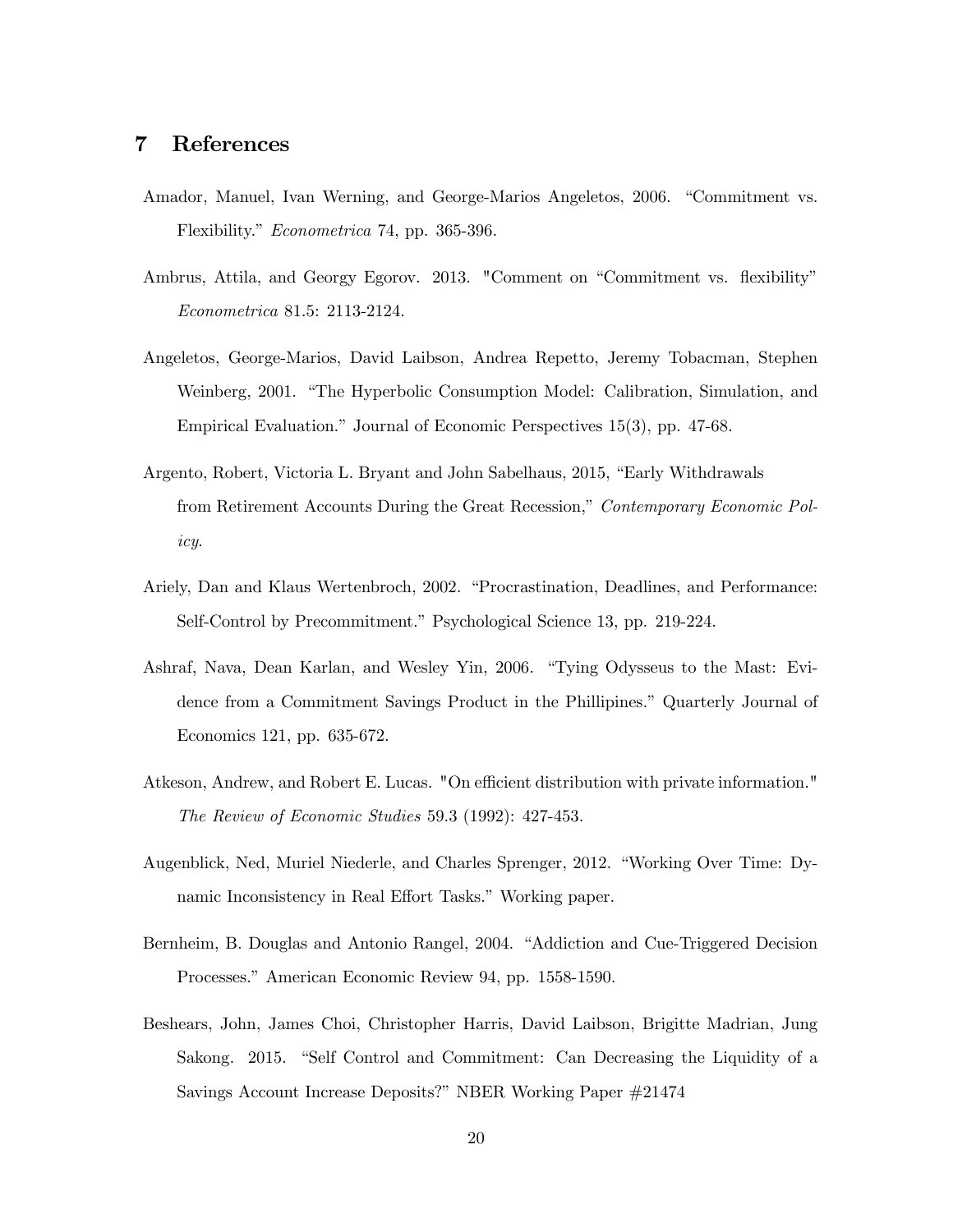- Colin Camerer, Samuel Issacharoff, George Loewenstein, Ted O'Donoghue & Matthew Rabin. 2003. "Regulation for Conservatives: Behavioral Economics and the Case for 'Asymmetric Paternalism'." 151 University of Pennsylvania Law Review 101: 1211— 1254.
- Chow, Vinci Y. C. "Demand for a Commitment Device in Online Gaming." Working paper.
- DellaVigna, Stefano and Ulrike Malmendier, 2006. "Paying Not to Go to the Gym." American Economic Review 96, pp. 694-719.
- DellaVigna, Stefano and Daniele Paserman, 2005. "Job Search and Impatience." Journal of Labor Economics 23, pp. 527-588.
- Dupas, Pascaline and Jonathan Robinson, forthcoming. "Why Don't the Poor Save More? Evidence from Health Savings Experiments." American Economic Review.
- Fudenberg, Drew and David K. Levine, 2006. "A Dual-Self Model of Impulse Control." American Economic Review 96, pp. 1449-1476.
- Gine, Xavier, Dean Karlan, and Jonathan Zinman, 2010. "Put Your Money Where Your Butt Is: A Commitment Contract for Smoking Cessation." American Economic Journal: Applied Economics 2, pp. 213-235.
- Gul, Faruk and Wolfgang Pesendorfer, 2001. "Temptation and Self-Control." Econometrica 69, pp. 1403-1435.
- Hewitt Associates, 2009. "The Erosion of Retirement Security from Cash-outs: Analysis and Recommendations." Available at http://www.aon.com/human-capital-consulting/thoughtleadership/retirement/reports-pubs\_retirement\_cash\_outs.jsp, accessed April 18, 2011.
- Houser, Daniel, Daniel Schunk, Joachim Winter, and Erte Xiao, 2010. "Temptation and Commitment in the Laboratory." Working paper.
- Kaur, Supreet, Michael Kremer, and Sendhil Mullainathan, 2010. "Self-Control at Work: Evidence from a Field Experiment." Working paper.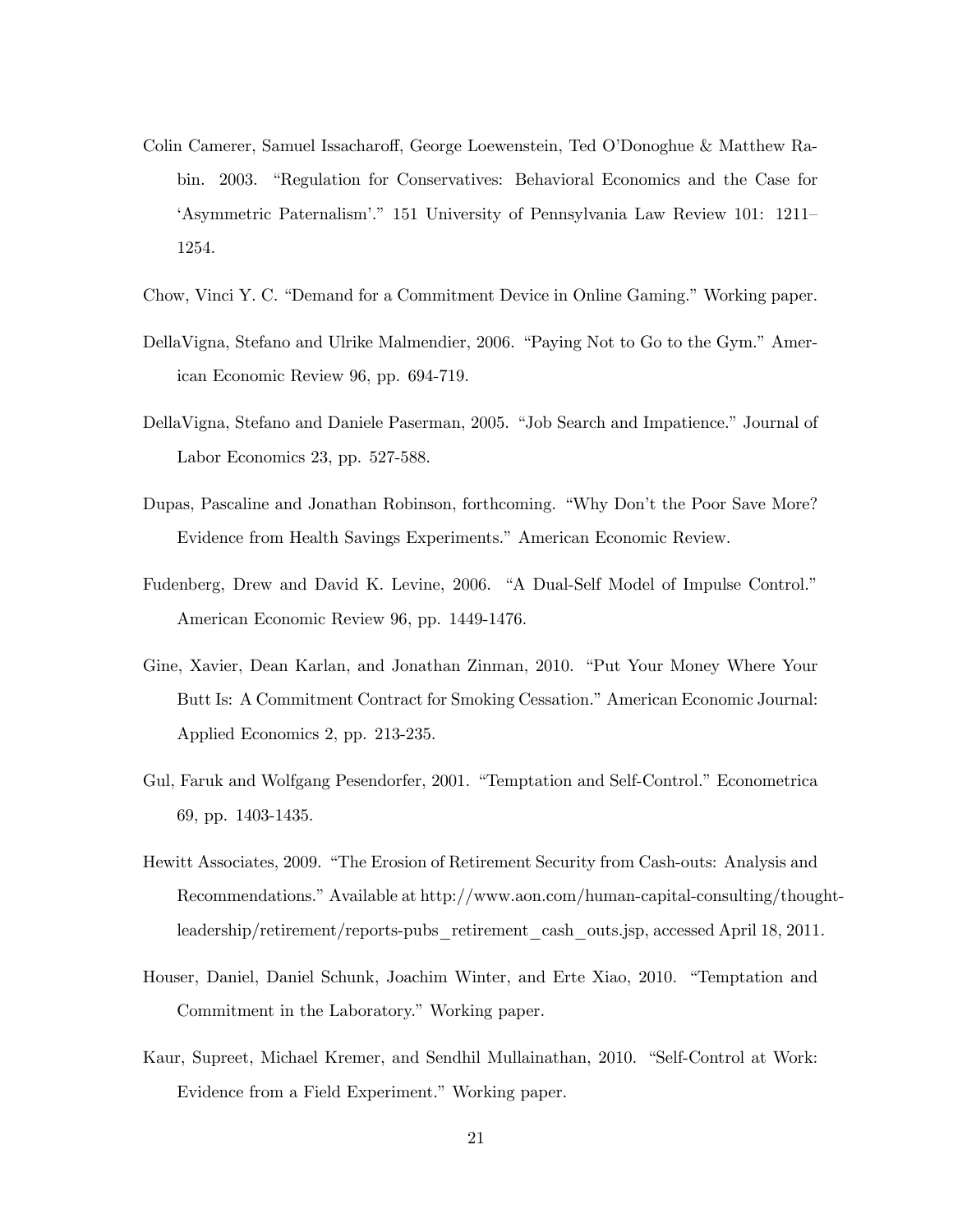- Laibson, David, 1997. "Golden Eggs and Hyperbolic Discounting." Quarterly Journal of Economics 112, pp. 443-477.
- Laibson, David, Andrea Repetto, and Jeremy Tobacman, 2007. "Estimating Discount Functions with Consumption Choices over the Lifecycle." Working paper.
- Loewenstein, George, 1996. "Out of Control: Visceral Influences on Behavior." Organizational Behavior and Human Decision Processes 65, pp. 272-292.
- Loewenstein, George and Drazen Prelec, 1992. "Anomalies in Intertemporal Choice: Evidence and an Interpretation." Quarterly Journal of Economics 107, pp. 573-597.
- McClure, Samuel M., David Laibson, George Loewenstein, and Jonathan D. Cohen, 2004. "Separate Neural Systems Value Immediate and Delayed Monetary Rewards." Science 306, pp. 503-507.
- McClure, Samuel M., Keith M. Ericson, David Laibson, George Loewenstein, and Jonathan D. Cohen, 2007. "Time Discounting for Primary Rewards." Journal of Neuroscience 27, pp. 5796-5804.
- Meier, Stephan and Charles Sprenger, 2010. "Present-Biased Preferences and Credit Card Borrowing." American Economic Journal: Applied Economics 2, pp. 193-210.
- Milkman, Katherine L., Julia A. Minson, and Kevin G. M. Volpp, 2012. "Holding the Hunger Games Hostage at the Gym: An Evaluation of Temptation Bundling." Working paper.
- Milkman, Katherine L., Todd Rogers, and Max H. Bazerman, 2008. "Harnessing Our Inner Angels and Demons: What We Have Learned About Want/Should Conflicts and How That Knowledge Can Help Us Reduce Short-Sighted Decision Making." Perspectives on Psychological Science 3, pp. 324-338.
- Milkman, Katherine L., Todd Rogers, and Max H. Bazerman, 2009. "Highbrow Films Gather Dust: Time-Inconsistent Preferences and Online DVD Rentals." Management Science 55, pp. 1047-1059.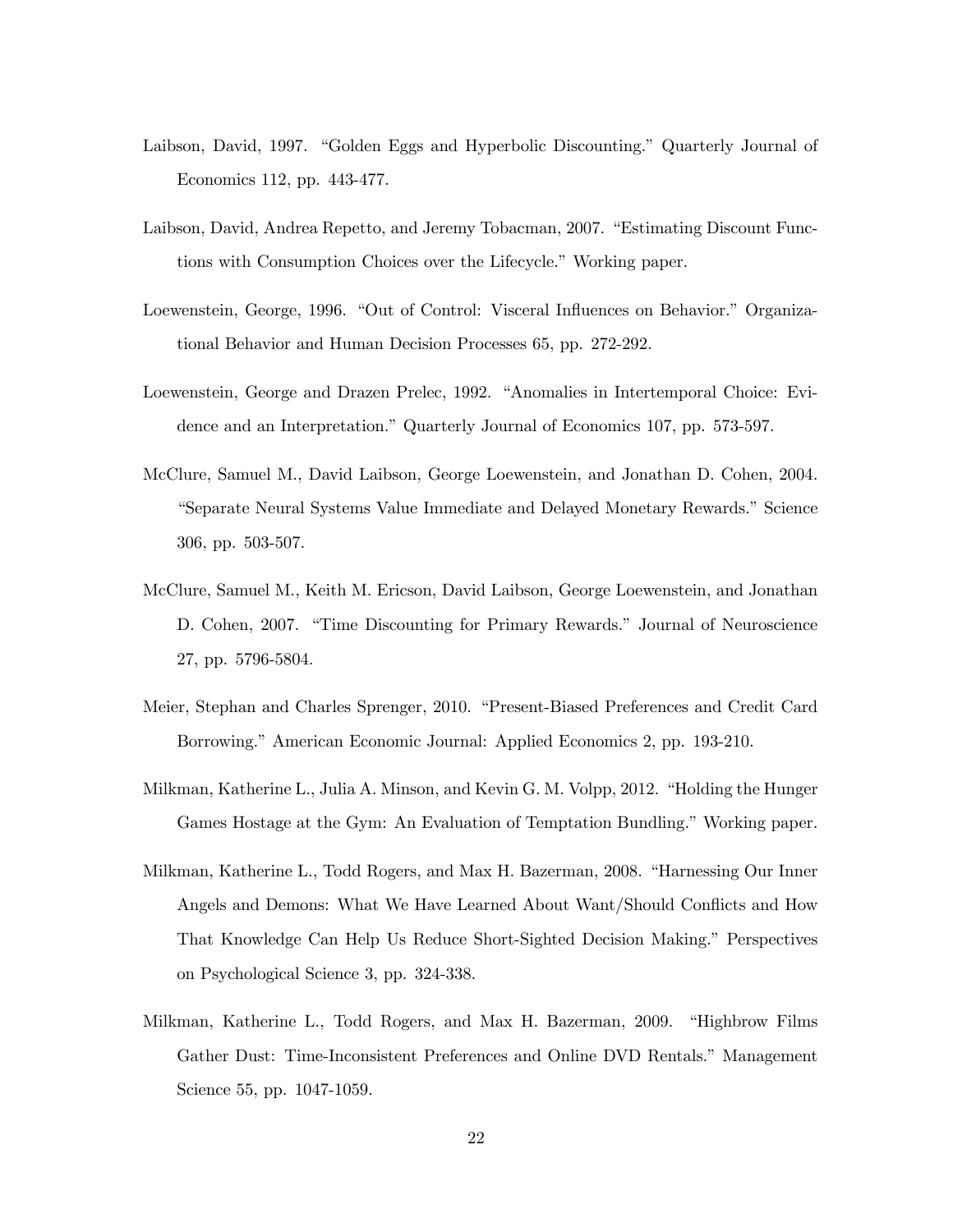- Milkman, Katherine L., Todd Rogers, and Max H. Bazerman, 2010. "I'll Have the Ice Cream Soon and the Vegetables Later: A Study of Online Grocery Purchases and Order Lead Time." Marketing Letters 21, pp. 17-36.
- O'Connor, Kathleen M., Carsten K. W. De Dreu, Holly Schroth, Bruce Barry, Terri R. Lituchy, and Max H. Bazerman, 2002. "What We Want To Do Versus What We Think We Should Do: An Empirical Investigation of Intrapersonal Conflict." Journal of Behavioral Decision Making 15, pp. 403-418.
- O'Donoghue, Ted and Matthew Rabin, 1999. "Doing It Now or Later." American Economic Review 89, pp. 103-124.
- Oster, Sharon M. and Fiona M. Scott Morton, 2005. "Behavioral Biases Meet the Market: The Case of Magazine Subscription Prices." Berkeley Electronic Press: Advances in Economic Analysis & Policy 5(1).
- Phelps, E. S. and R. A. Pollak, 1968. "On Second-Best National Saving and Game-Equilibrium Growth." Review of Economic Studies 35, pp. 185-199.
- Read, Daniel and Barbara van Leeuwen, 1998. "Predicting Hunger: The Effects of Appetite and Delay on Choice." Organizational Behavior and Human Decision Processes 76, pp. 189-205.
- Read, Daniel, George Loewenstein, and Shobana Kalyanaraman, 1999. "Mixing Virtue and Vice: Combining the Immediacy Effect and the Diversification Heuristic." Journal of Behavioral Decision Making 12, pp. 257-273.
- Redelmeier, Donald A. and Eldar Shafir, 1995. "Medical Decision Making in Situations That Offer Multiple Alternatives." Journal of the American Medical Association 273, pp. 302-305.
- Reuben, Ernesto G., Paola Sapienza, and Luigi Zingales, 2009. "Procrastination and Impatience." Working paper.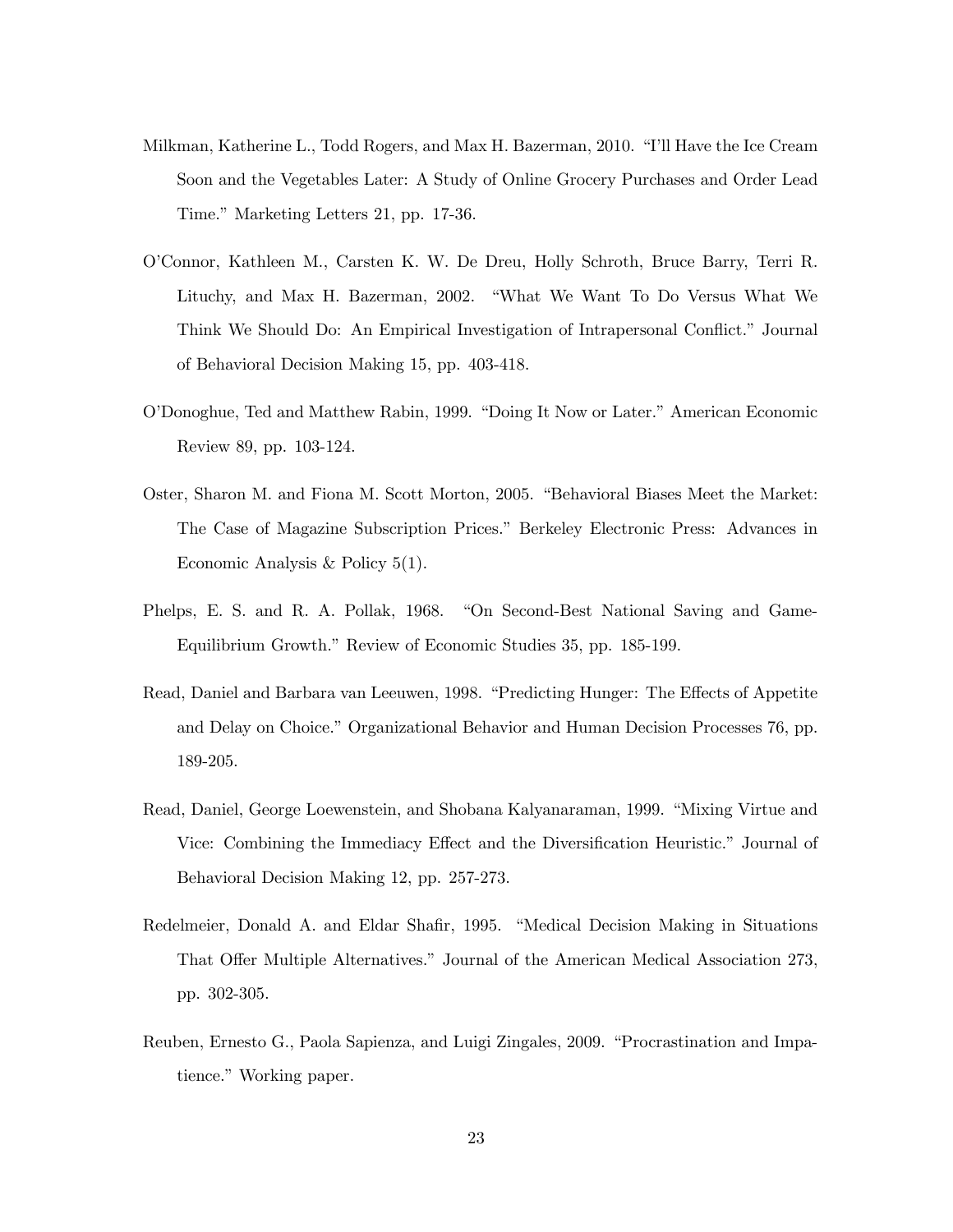- Royer, Heather, Mark Stehr, and Justin Sydnor, 2012. "Incentives, Commitments and Habit Formation in Exercise: Evidence from a Field Experiment with Workers at a Fortune-500 Company." Working paper.
- Shafir, Eldar, Itamar Simonson, and Amos Tversky. "Reason-based choice."Cognition 49.1 (1993): 11-36.
- Shapiro, Jesse, 2005. "Is There a Daily Discount Rate? Evidence from the Food Stamp Nutrition Cycle." Journal of Public Economics 89, pp. 303-325.
- Simonson, Itamar, 1989. "Choice Based on Reasons: The Case of Attraction and Compromise Effects." Journal of Consumer Research 16, pp. 158-174.
- Steyer, Robert, 2011. "DC Plan Leakage Problem Alarming, Solutions Evasive." Pensions & Investments, April 4, 2011. Available at http://www.pionline.com/apps/pbcs.dll/article?AID=/20110404/ accessed April 18, 2011.
- Strotz, R. H., 1955. "Myopia and Inconsistency in Dynamic Utility Maximization." Review of Economic Studies 23, pp. 165-180.
- Thaler, Richard H. and H. M. Shefrin, 1981. "An Economic Theory of Self-Control." Journal of Political Economy 89, pp. 392-406.
- Wertenbroch, Klaus, 1998. "Consumption Self-Control by Rationing Purchase Quantities of Virtue and Vice." Marketing Science 17, pp. 317-337.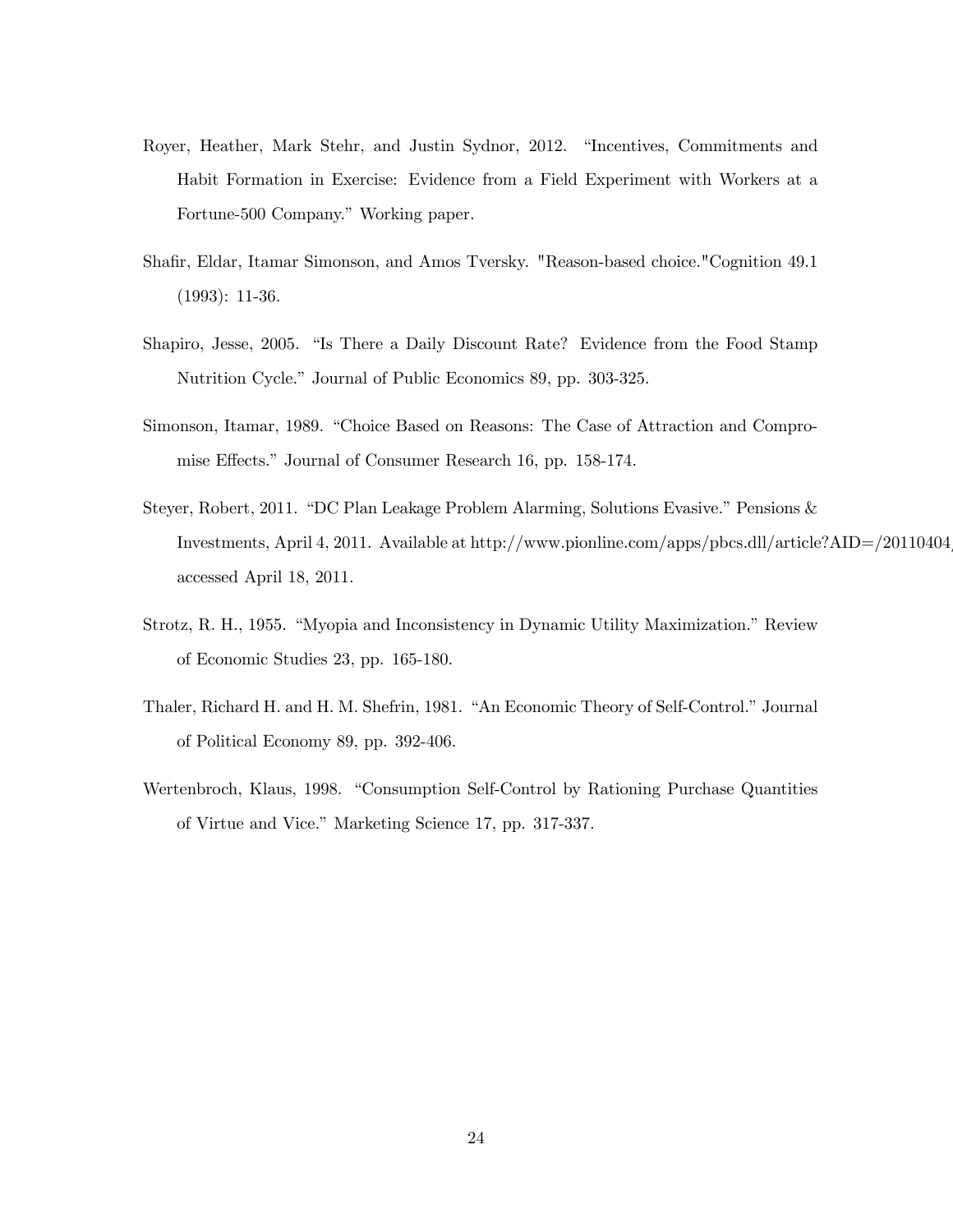# 8 Appendix: Relation to an Unrestricted Mechanism Design Problem

In this paper we described a problem in which a planner sets up  $N$  accounts, where  $N$  is fixed. It is natural to ask what happens as the number of accounts gets large  $(N \to \infty)$  and the planner can dictate the order in which the accounts are depleted. Specifically, consider a variant of the planner's problem, in which the planner can give self 1 a completely generalized non-linear budget constraint.

### 8.1 The general mechanism design problem

In period 0, the planner chooses (feasible) consumption functions  $c_1(\theta, \beta)$  and  $c_2(\theta, \beta)$  to maximize social welfare:

$$
\max_{c_1(\theta,\beta),\ c_2(\theta,\beta)} \int_{\theta=\underline{\theta}}^{\overline{\theta}} \int_{\beta=0}^1 \left[ \theta u(c_1(\theta,\beta)) + v(c_2(\theta,\beta)) \right] dF(\theta) dG(\beta) \tag{7}
$$

subject to the constraints that (i) economy-wide budget balance is satisfied (equation 1), and (ii) that in period 1, the equilibrium outcome must be consistent with truth-telling:

$$
\theta u(c_1(\theta, \beta)) + \beta v(c_2(\theta, \beta)) \ge \theta u(c_1(\theta', \beta')) + \beta v(c_2(\theta', \beta')) \quad \forall \ \theta \in [\underline{\theta}, \overline{\theta}], \ \beta \in [0, 1]. \tag{8}
$$

This set of inequalities is a standard incentive compatability constraint.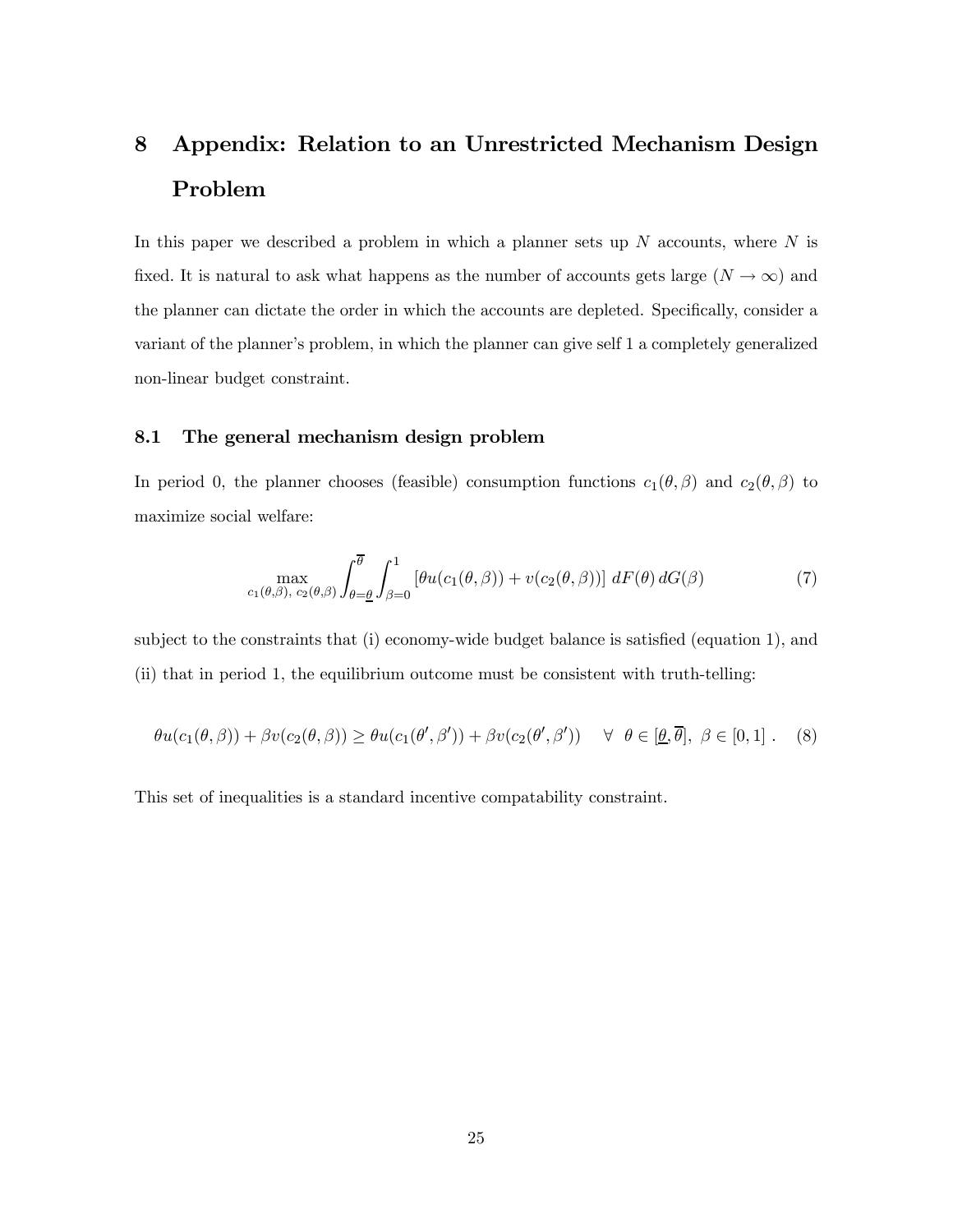|                                                                        | Value of $\beta$ |               |     |               |  |                      |     |               |      |      |
|------------------------------------------------------------------------|------------------|---------------|-----|---------------|--|----------------------|-----|---------------|------|------|
|                                                                        | 0.1              | $0.2^{\circ}$ | 0.3 | $0.4^{\circ}$ |  | $0.5\phantom{00}0.6$ | 0.7 | $0.8^{\circ}$ | 0.9  |      |
| 1 Liquid, 1 Flexible   71.65 32.67 17.54 9.80 5.40 2.81 1.29 0.45 0.07 |                  |               |     |               |  |                      |     |               |      |      |
| 1 Liquid, 2 Flexible 71.67 32.72 17.63 9.89 5.48 2.86 1.31 0.46 0.07   |                  |               |     |               |  |                      |     |               |      |      |
| General Mechanism   71.68 32.75 17.66 9.93 5.51 2.88 1.33 0.46         |                  |               |     |               |  |                      |     |               | 0.07 | 0.02 |
| 1 Liquid, 1 Illiquid   71.65 32.66 17.49 9.68 5.2 2.54 1.02            |                  |               |     |               |  |                      |     | 0.26          | 0.01 |      |

Table 1: Homogeneous Welfare Gains Relative to Decentralized (% Wealth Equivalent)

Table 2: Heterogeneous Welfare Gains (% Wealth Equivalent)

|                                  |       | Relative to Decentralized   Relative to 1 Liquid, 1 Illiquid |
|----------------------------------|-------|--------------------------------------------------------------|
| 1 Liquid, 1 Illiquid             | 3.397 |                                                              |
| 1 Liquid, 1 Flexible, 1 Illiquid | 3.415 | 0.018                                                        |
| 2 Flexible                       | 3.412 | 0.015                                                        |
| 3 Flexible                       | 3.417 | 0.020                                                        |

| Table 3: Heterogeneous Robustness |                                                                            |                      |              |                                  |                     |  |  |
|-----------------------------------|----------------------------------------------------------------------------|----------------------|--------------|----------------------------------|---------------------|--|--|
|                                   | Parameter Varied                                                           | 1 Liquid, 1 Illiquid |              | 1 Liquid, 1 Flexible, 1 Illiquid |                     |  |  |
|                                   |                                                                            | Welfare Gain         | Welfare Gain | $\pi_2^*$                        | Leakage Rate $(\%)$ |  |  |
| Baseline                          |                                                                            | $3.397\,$            | 3.415        | 0.09                             | 74                  |  |  |
| Vary $\gamma$                     | $\gamma=\frac{1}{3}$                                                       | 4.537                | 4.599        | $0.09\,$                         | 75                  |  |  |
|                                   | $\gamma = \frac{1}{2}$                                                     | $4.601\,$            | 4.641        | 0.09                             | 74                  |  |  |
|                                   | $\gamma = 2$                                                               | 1.899                | 1.907        | 0.13                             | 65                  |  |  |
|                                   | $\gamma = 3$                                                               | $1.279\,$            | $1.285\,$    | 0.09                             | 73                  |  |  |
| Vary $f(\theta)$                  | $\chi=\frac{1}{3}$                                                         | $3.622\,$            | $3.632\,$    | 0.06                             | 90                  |  |  |
|                                   | $\sigma = \frac{1}{2}$                                                     | $3.050\,$            | $3.074\,$    | 0.09                             | 67                  |  |  |
|                                   | $\chi = \frac{1}{3}, \sigma = \frac{1}{2}$                                 | $3.569\,$            | $3.586\,$    | 0.11                             | $72\,$              |  |  |
|                                   |                                                                            |                      |              |                                  |                     |  |  |
| Vary $g(\theta)$                  | $E(\beta) = 0.66, sd(\beta) = 0.26$<br>$E(\beta) = 0.79, sd(\beta) = 0.20$ | $5.854\,$            | 5.871        | $0.1\,$                          | 79                  |  |  |
|                                   |                                                                            | $1.862\,$            | 1.879        | 0.07                             | 70                  |  |  |

The table benchmarks against the Baseline heterogeneous case, which has parameters  $\gamma = 1, \chi = \frac{2}{3}$ ,  $\sigma = \frac{1}{2}$ ,  $E(\beta) = 0.73$ , and sd $(\beta) = 0.23$ . Each variation considered varies only the parameters specified in the "Simulation Details" column.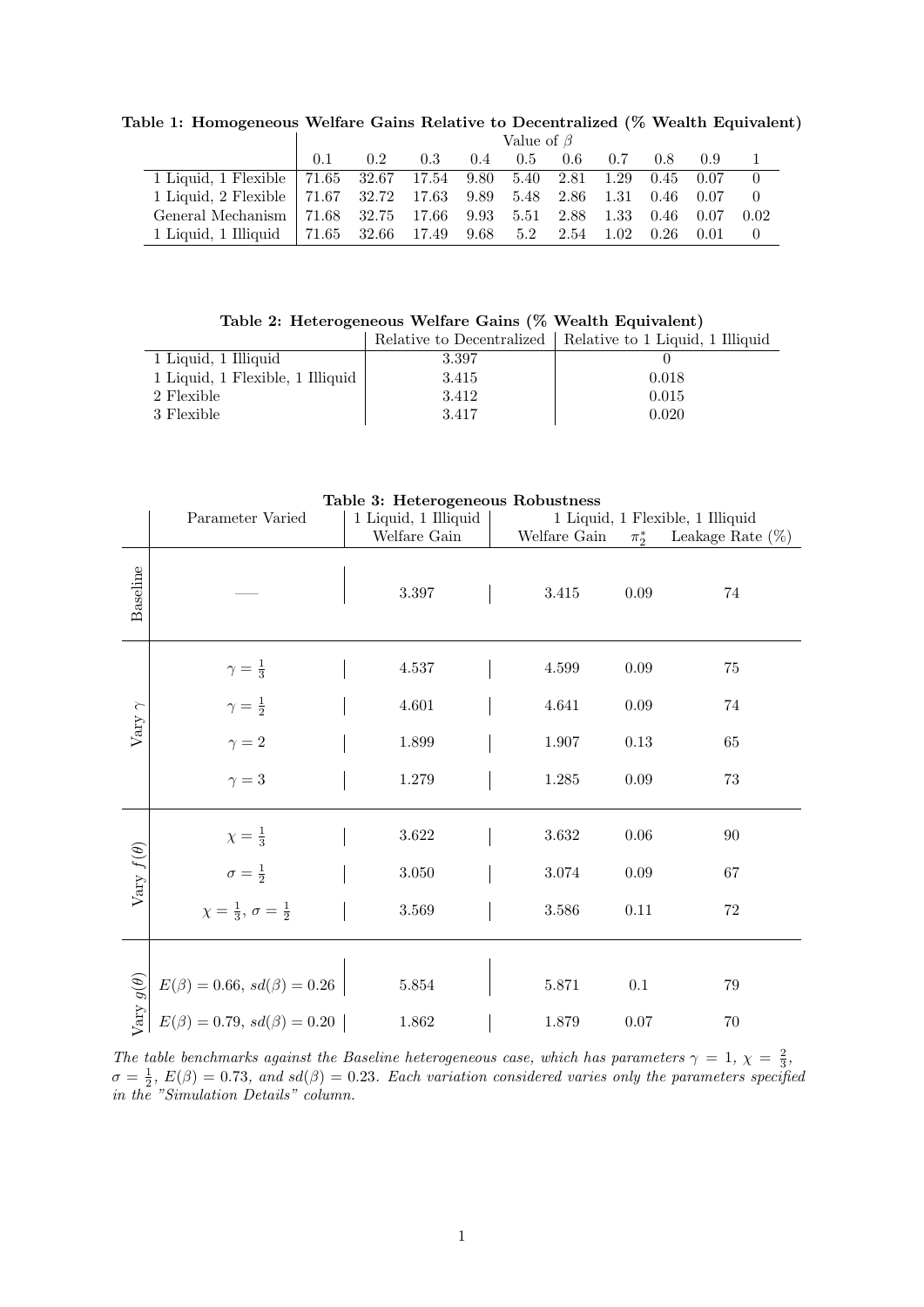

Figure 1:  $\beta=0.7$  Homogeneous Utility Against  $\pi_2$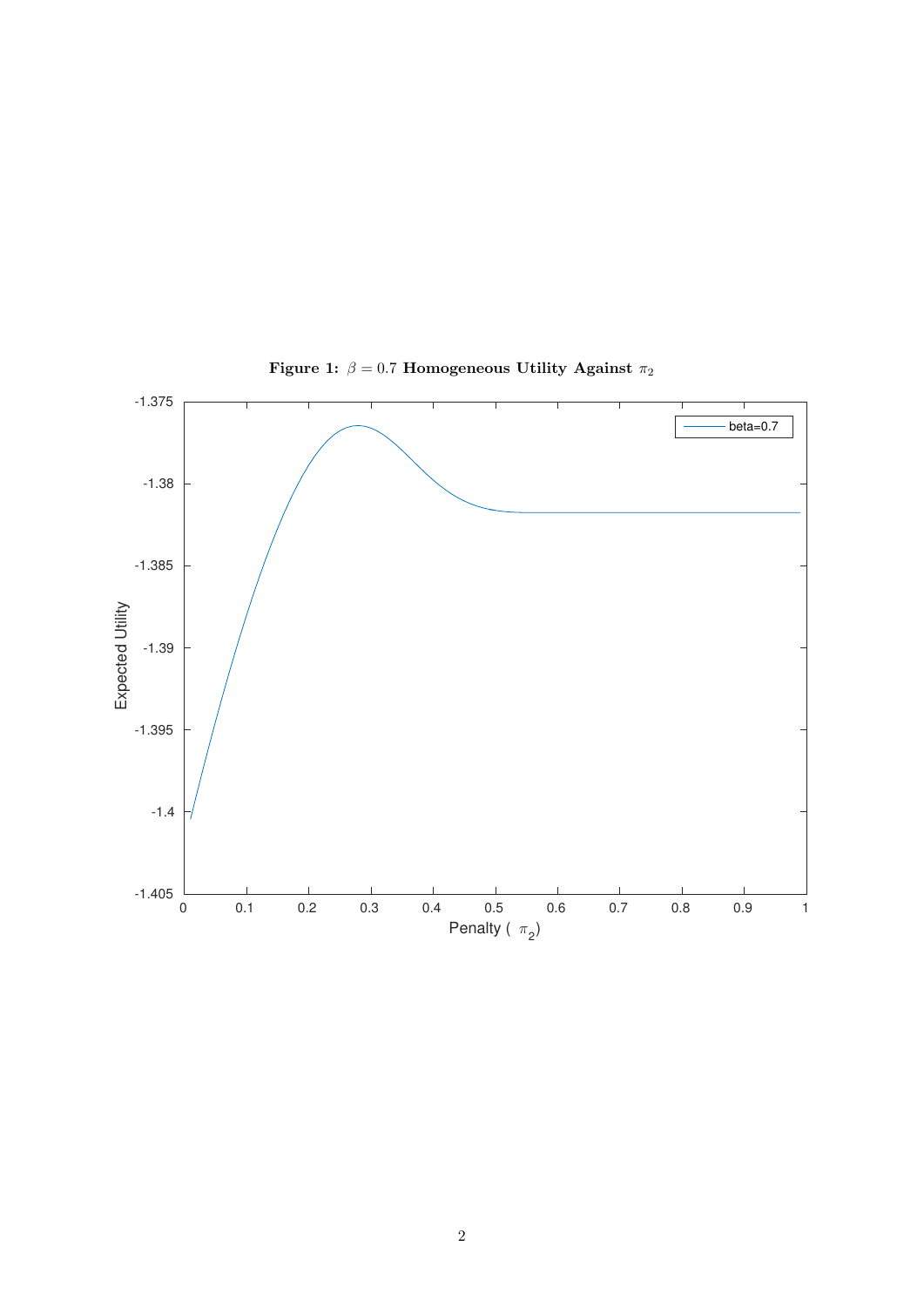

Figure 2:  $\beta \in \{0.1, ..., 1.0\}$  Homogeneous Utility Against  $\pi_2$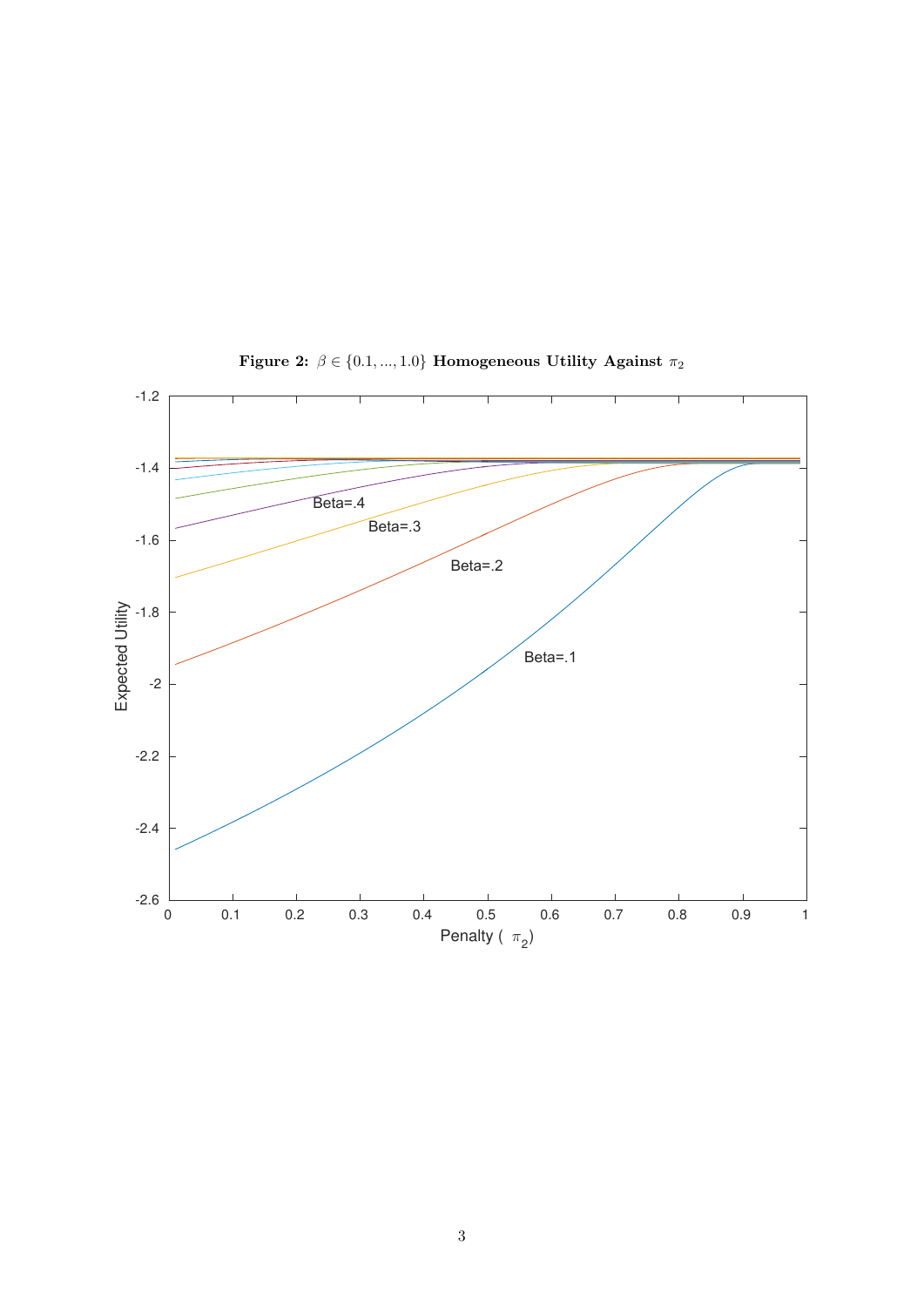

Figure 3: Optimal Homogeneous Penalty  $\pi_2^*$  against  $\beta$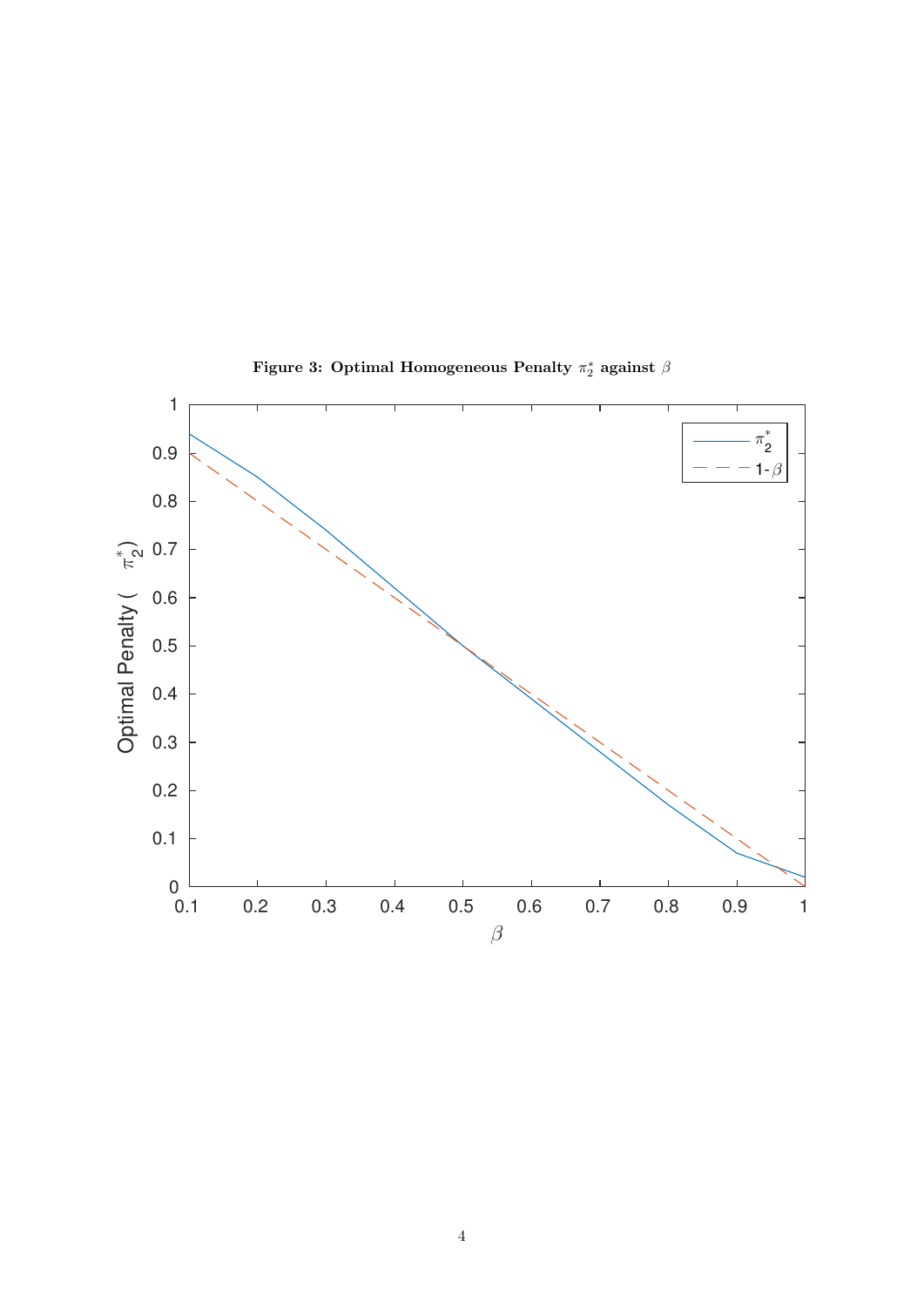

Figure 4: Heterogeneous Population Density  $g(\beta)$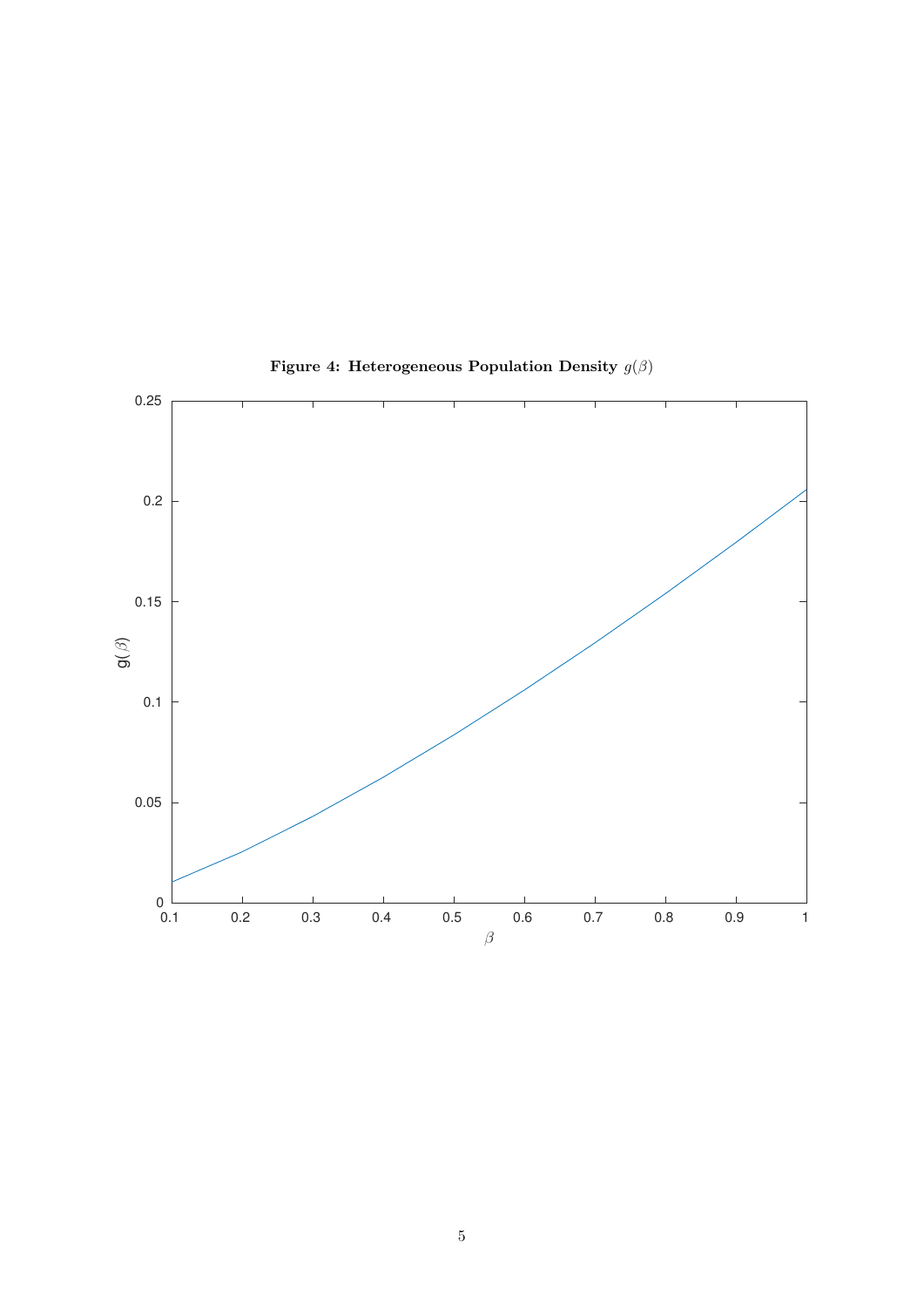

Figure 5: Heterogeneous Population: Subpopulation Utilities against  $\pi_2$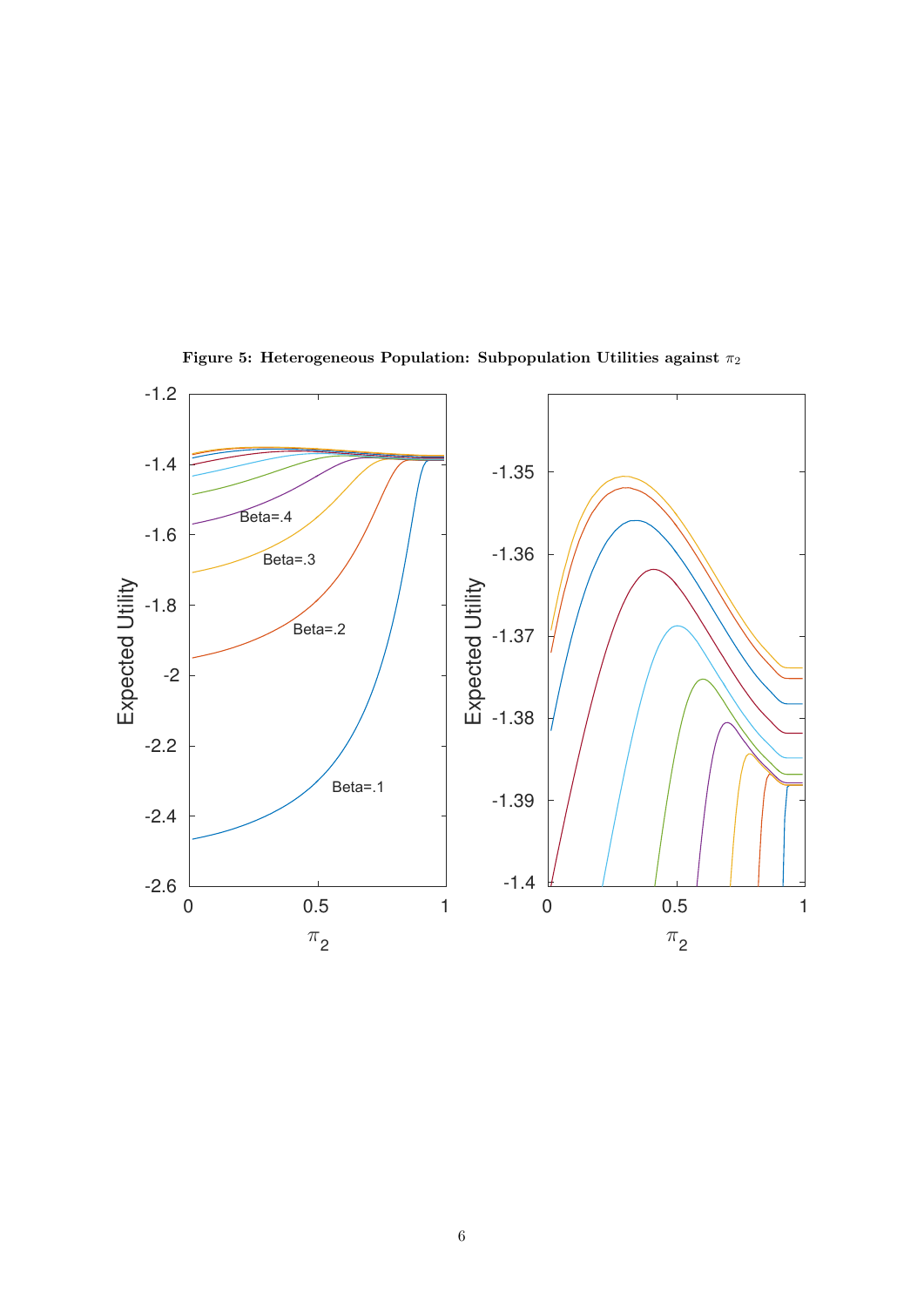

Figure 6: Heterogeneous Population: Population Utility against  $\pi_2$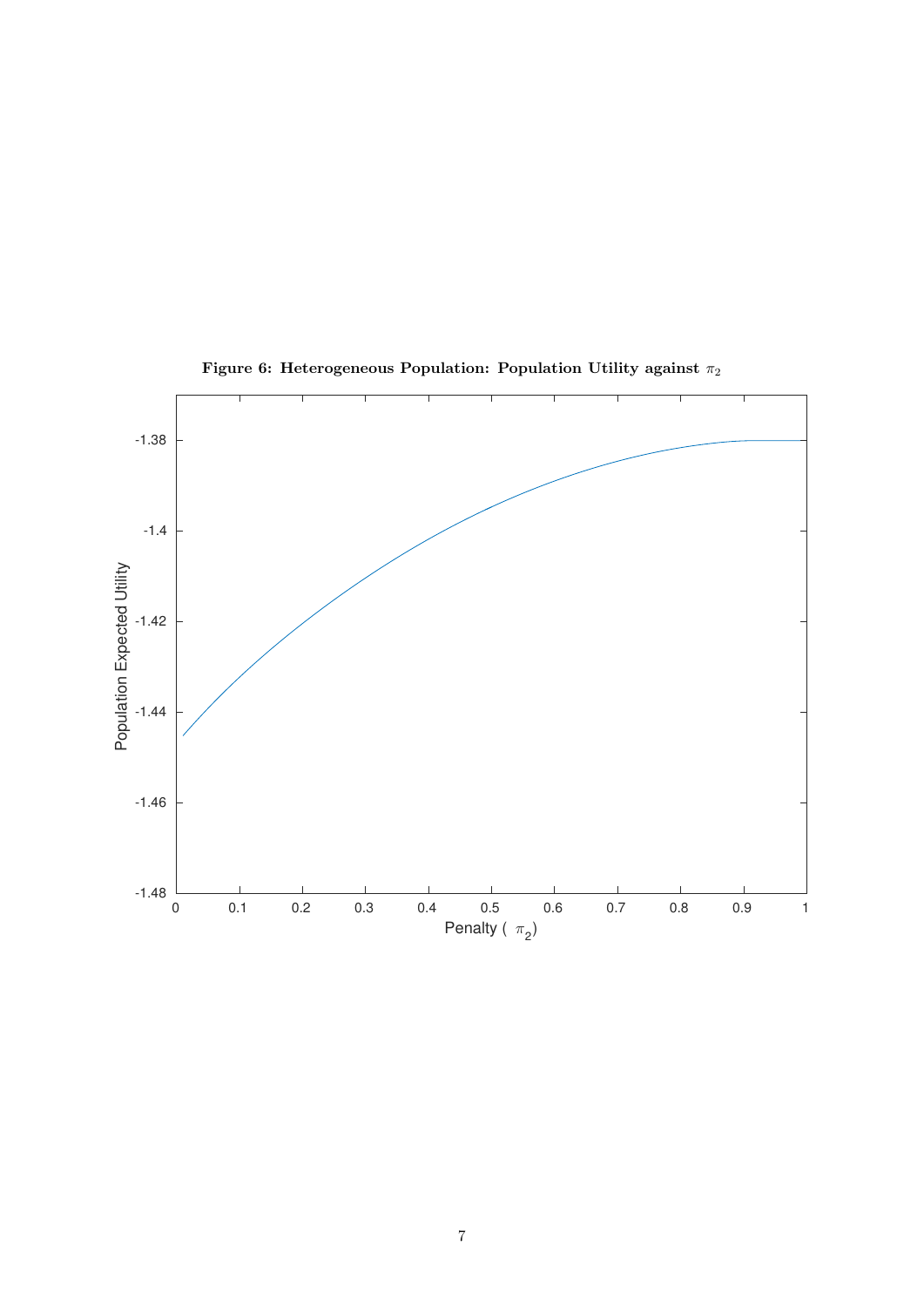

Figure 7: Heterogeneous Population: Subpopulation Penalties Paid